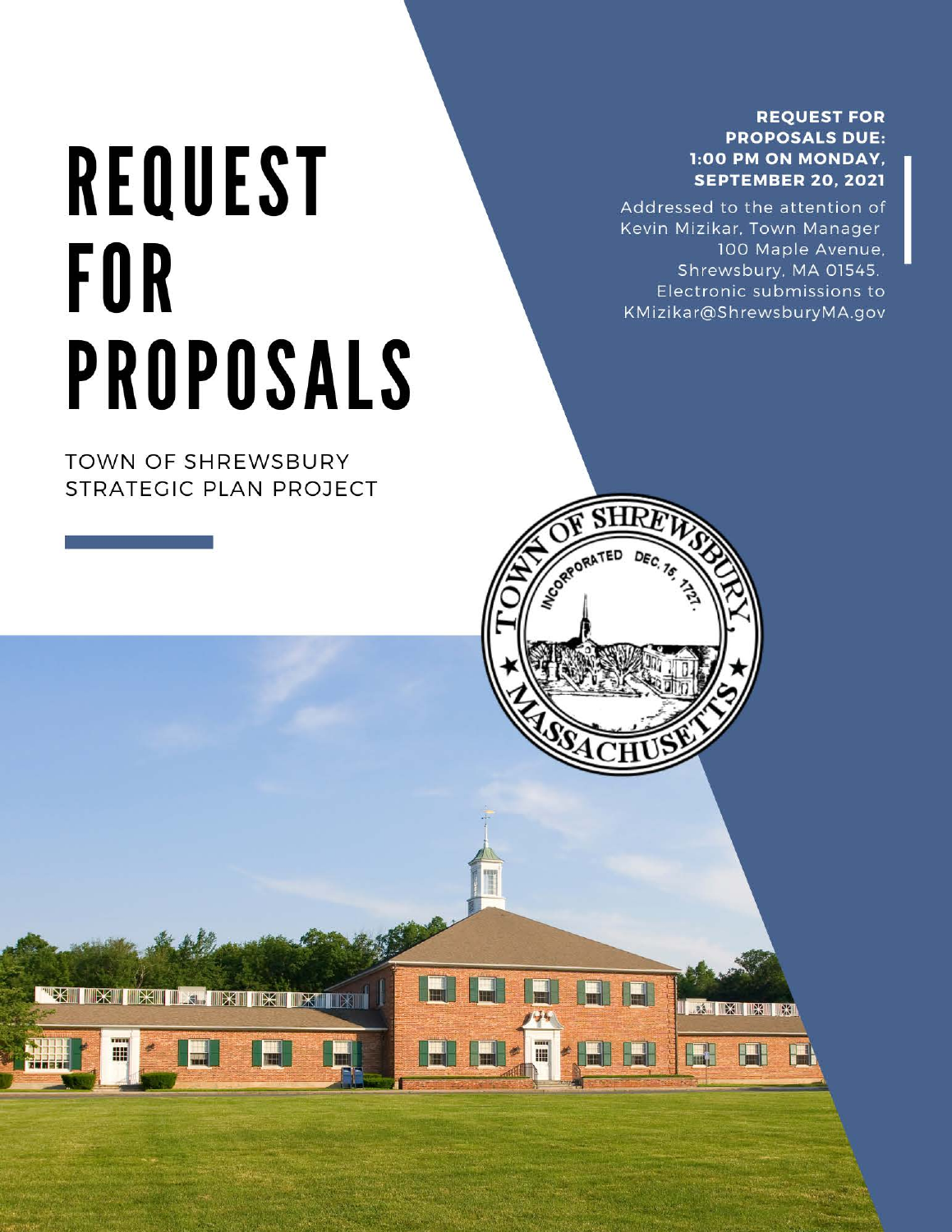

# **TOWN OF SHREWSBURY Strategic Plan Project REQUEST FOR PROPOSALS DUE: 1:00 PM on Monday, September 20, 2021**

Addressed to the attention of Kevin Mizikar, Town Manager 100 Maple Avenue, Shrewsbury, MA 01545. Electronic submissions to KMizikar@ShrewsburyMA.gov.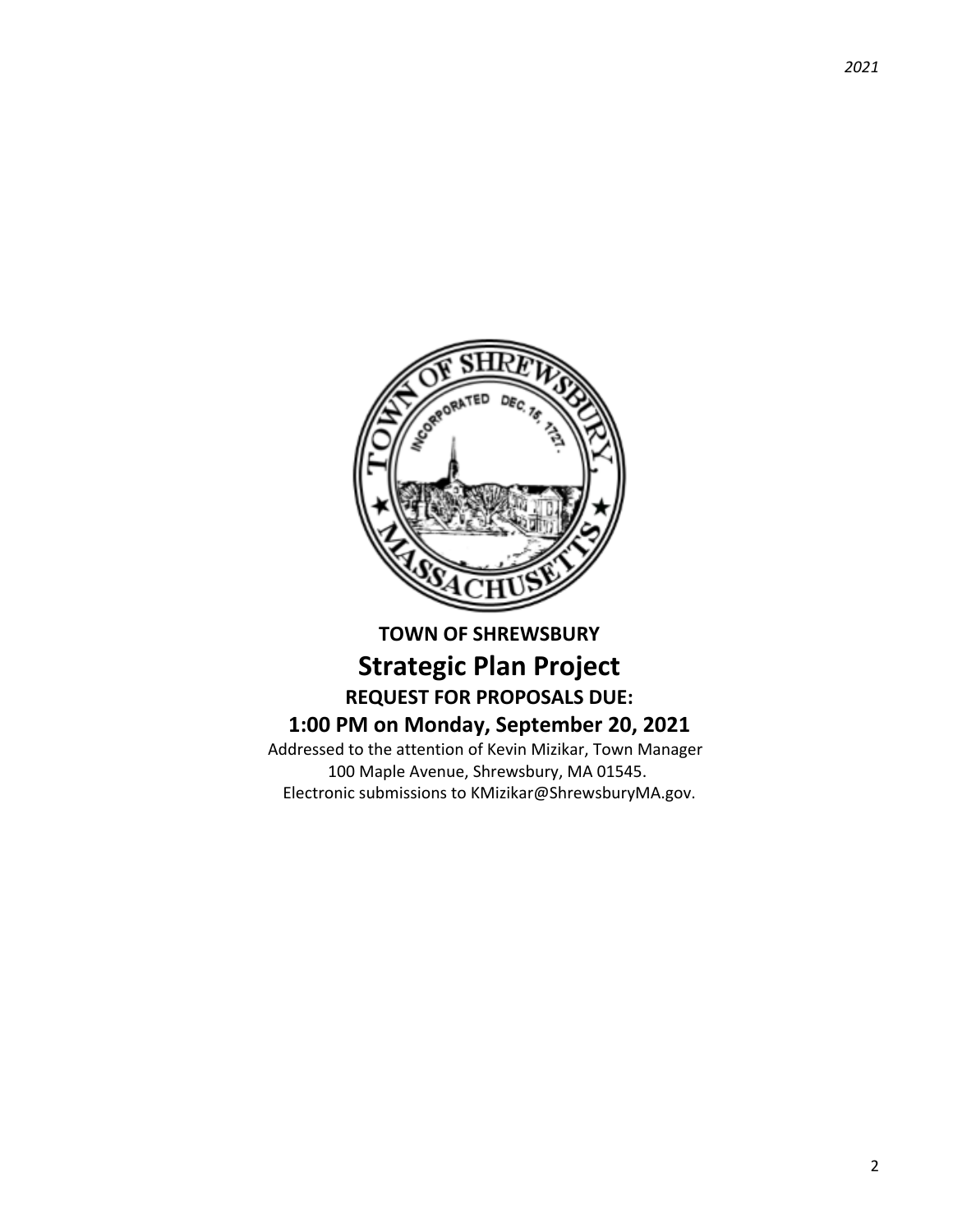# **Table of Contents**

4.2.Certificate of Non-Collusion Form ..………………………………………………………………………………………...21 4.3. Sample Agreement ………………………………………………………………………………………………………………….22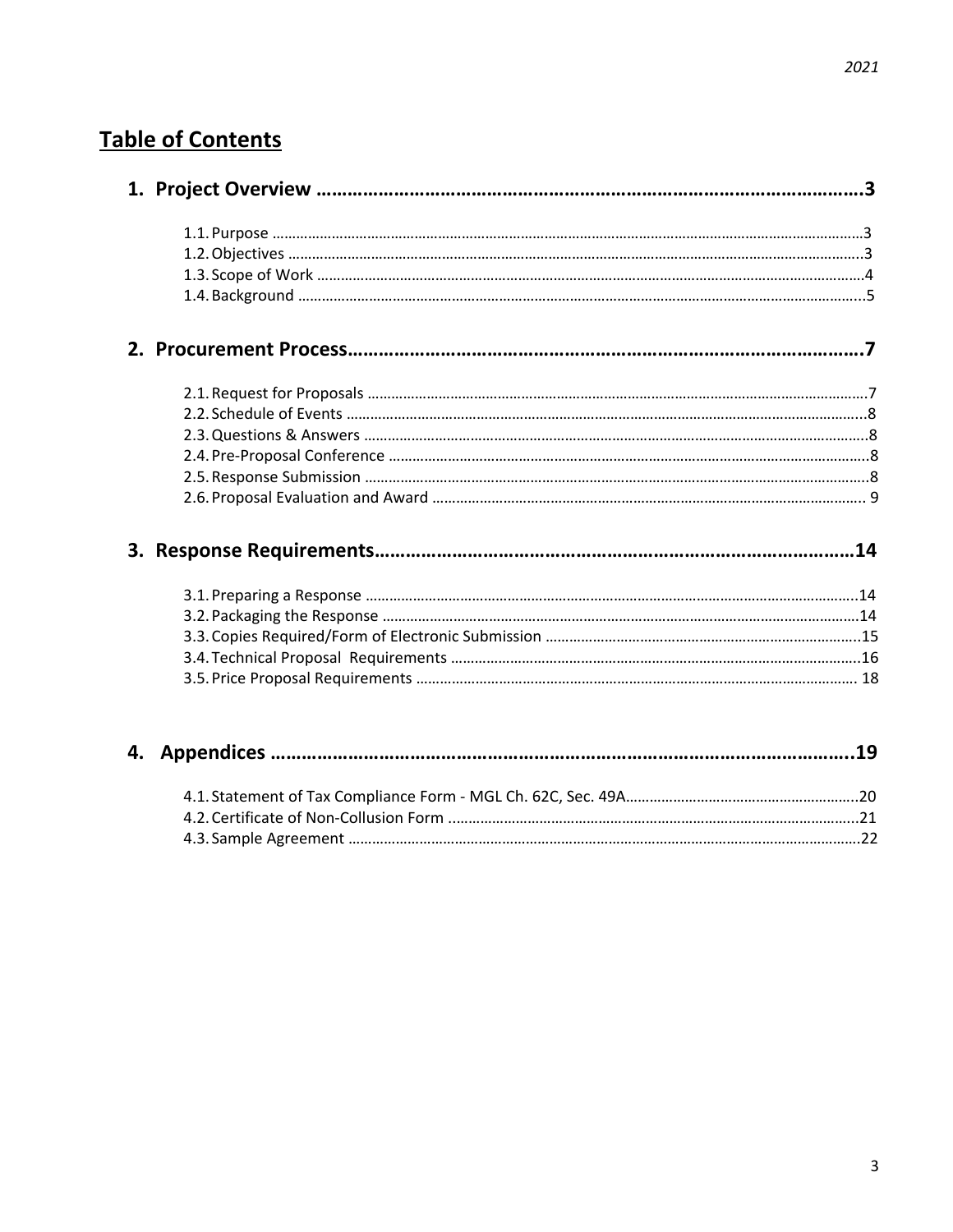# **1. PROJECT OVERVIEW**

# **1.1. PURPOSE**

The purpose of this Request for Proposals (RFP) is to solicit competitive, sealed proposals for the development of a community-based vision and strategic plan for the Town of Shrewsbury, Massachusetts ("Town").

# **1.2. OBJECTIVES**

The Town intends to create its first Strategic Plan to chart the future of the town through 2030. The key objective of this RFP is to identify the right partner for the Town who is capable of successfully facilitating a visioning process with community input and translating the community's shared vision into a planning document with goals and tasks that will help shape decisions related to program development and budget expenditures for the next three to five years..

The Town anticipates the planning process will take up to 12 months to provide adequate time to establish an outreach approach, research, robust citizen engagement and input, analysis, strategies and opportunities, along with the implementation plan that will guide the Town for the defined time frame.

The 2030 strategic plan will guide policy development, prioritize demands and opportunities, and generate an implementation plan to realize defined vision. This important tool is developed through the lens of community visionaries with specific goals, targets, measures, milestones, and strategies.

Specifically, this visioning process with the Town's citizenry should:

- 1. build a stronger relationship between the community and local government by developing a shared set of priorities; and
- 2. help us identify options, consider opportunities and determine any trade-offs that may be necessary to reach our goals.

The Town is aware that there are a variety of perspectives, models, and approaches available to develop a strategic planning document; therefore, the successful firm should be able to discern which model or model(s) will best enable the Town to complete its organizational and programmatic goals listed in the Scope of Work.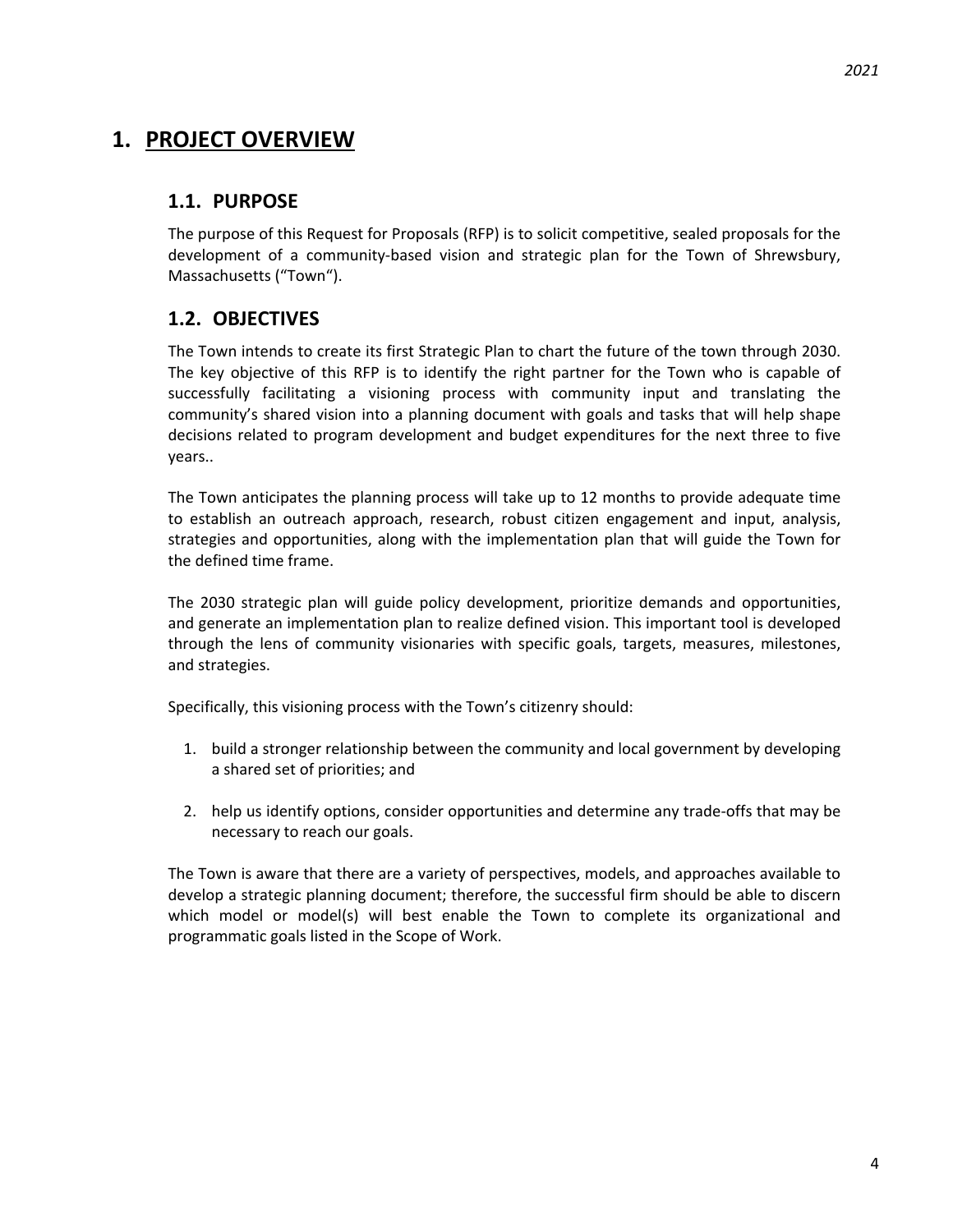# **1.3. SCOPE OF WORK**

As envisioned, the scope of work for this proposal will primarily consist of, but not necessarily be limited to the following tasks:

- Get to know Town Operations and Information:
	- High-level review of existing planning documents, Town of Shrewsbury organizational information, budget information, Town bylaws, and other related documents available on the Town's website (www.shrewsburyma.gov) to understand current strategies and assess how or if they should be included in the 2030 Strategic Plan. Such information may include its finances, infrastructure, staff, demographics, socioeconomics, education, business development, housing, arts, culture, history, recreation, natural features, geography, entertainment and technology.
	- Meet with Town leaders and stakeholders to gain a working knowledge of the history, vision and values of the community.
	- Understand existing programs and partnerships to serve as a baseline to identify service gaps and opportunities for delivery options, partnerships and collaborations.
- Facilitate a community visioning process.
	- This process may consist of public meetings, stakeholder group sessions, outreach forums, online survey(s), social media, information booths at local events, discussions with Town staff, innovative approaches and other appropriate outreach deemed necessary to achieve robust input from this diverse community. These sessions should include a public education component and be considered an important component of community building and civic engagement beyond just the scope of developing a plan.
	- Coordinate a community visioning process with the Town's project team to develop a work plan of activities and communications. The work plan shall include an online presence for this project to promote public involvement that is critical to the success of the process, and similar materials suitable for public distribution and outreach. The project team, assigned by the Town Manager, will guide project direction and oversee planning activities.
	- Facilitate the creation of the vision statement for the Town of Shrewsbury for 2030 based on the analysis of the community visioning process.
- Develop a clear set of goals, action steps and policy statements that define the priorities and vision articulated by citizens and clarify how these goals will be achieved.
- Recommend ways in which the Town can be structured to best fulfill the goals and action steps in order to effectively and efficiently operate to maximize citizen services and sustain these services at a high level.
- Draft a final plan document for review and presentation of the plan to the broader community. Participate in the review and refinement of this document.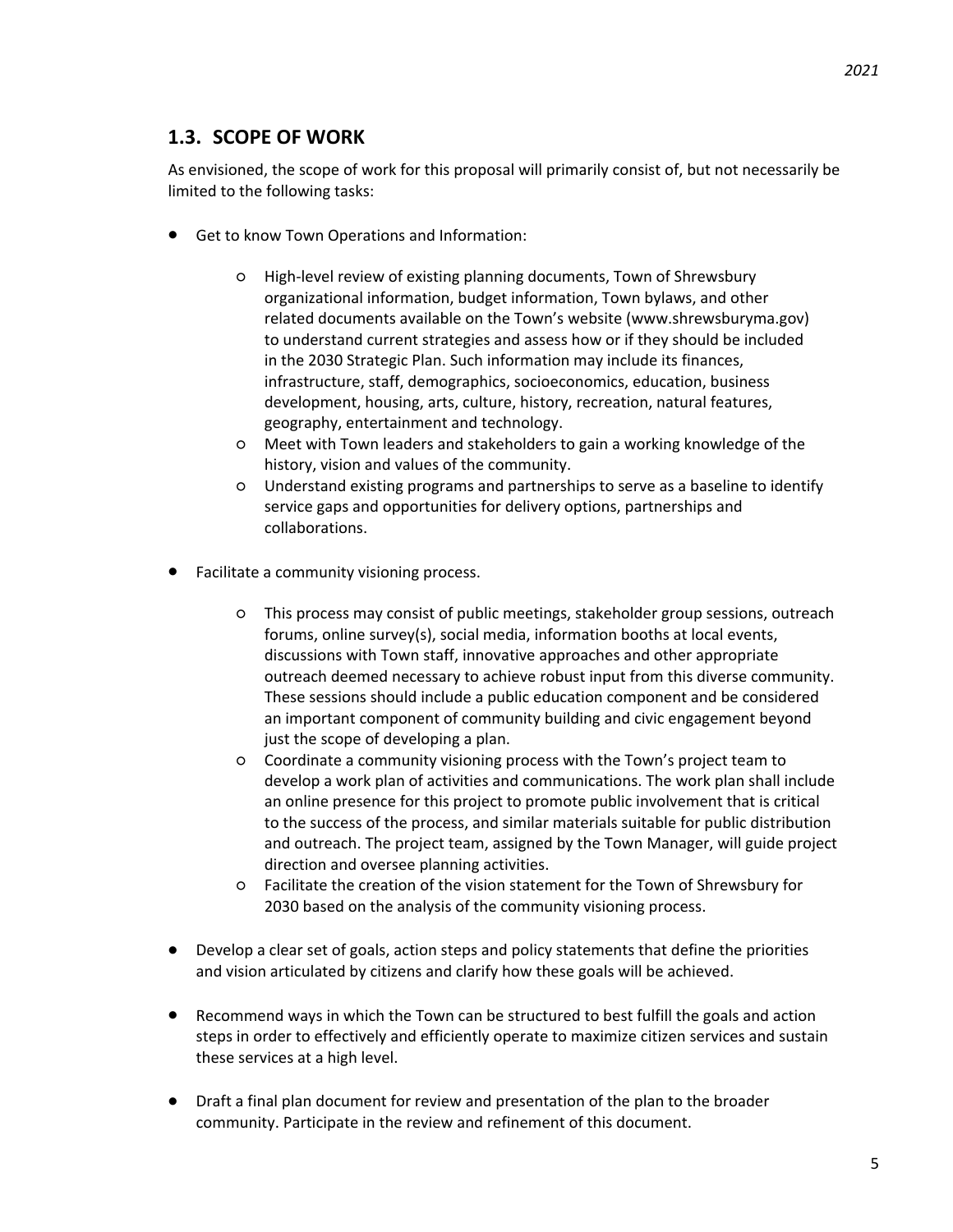- Facilitate the development of performance metrics key indicators and outcomes that can serve as a basis for performance measure for the organization.
- Produce a workable planning document that has broad citizen support, clearly outlines the community vision and identifies clear policies, goals and action steps necessary to achieve the community's vision.
- Facilitate the development of a process to keep the Board of Selectmen involved and engaged in identifying potential strategic initiatives that support goals and tasks, including use of Board of Selectmen meetings to handle strategic discussions, feedback loops, newsletters, and regularly scheduled reviews and reports.
- Facilitate the development of a process that keeps Town employees involved and engaged in implementing strategic initiatives that support goals and tasks, including focus groups, departmental plans, annual work plans, feedback loops, newsletters, regularly scheduled reviews and reports.

The selected Consultant shall provide regular progress reporting and will closely coordinate its planning services schedule with the Town and its designated project management personnel. The Consultant shall be required to provide a primary point of contact to the Town for the duration of the project and shall be expected to attend regular project status and management meetings. The Consultant shall provide monthly progress reporting and forecasting of future phases of the project.

# **1.4. BACKGROUND**

The Town of Shrewsbury is located in central Massachusetts in Worcester County, approximately 40 miles from Boston. It is bordered on the west by the City of Worcester. Shrewsbury was incorporated as a Town in 1727. The Town has a population of 37,387 (2017) and occupies approximately 22 square miles of land areas. Shrewsbury is governed by a Selectmen/Manager form of government with a Representative Town Meeting.

Shrewsbury is a proud New England town focused on sustainable self-sufficient operations. Our mission dedicates us to foster a vibrant, economically competitive and safe community for all to thrive. In doing so the Town offers a full range of traditional municipal services including public safety, human services, community development, education all of which are underpinned with excellent financial and administration support. Our financial management has led to a AAA Bond Rating by S&P Rating Services. The Town manages an annual budget of \$137,881,286.

Shrewsbury has a highly educated and diverse population that are engaged in their community. For residents aged 25 and over, 95% have at least a high school education, 58.4% have a bachelor's degree and 28.1% have a graduate degree or higher. Shrewsbury residents are 72.5% White, 18.5% Asian, 5.4% are Hispanic or Latino, 4.1% are of two or more races and 3.4% are Black or African American. 23.2% of the population is foreign born.

The Town services Shrewsbury's utility needs internally including water, stormwater management, solid waste, and wastewater. Additionally, the Town provides world class electric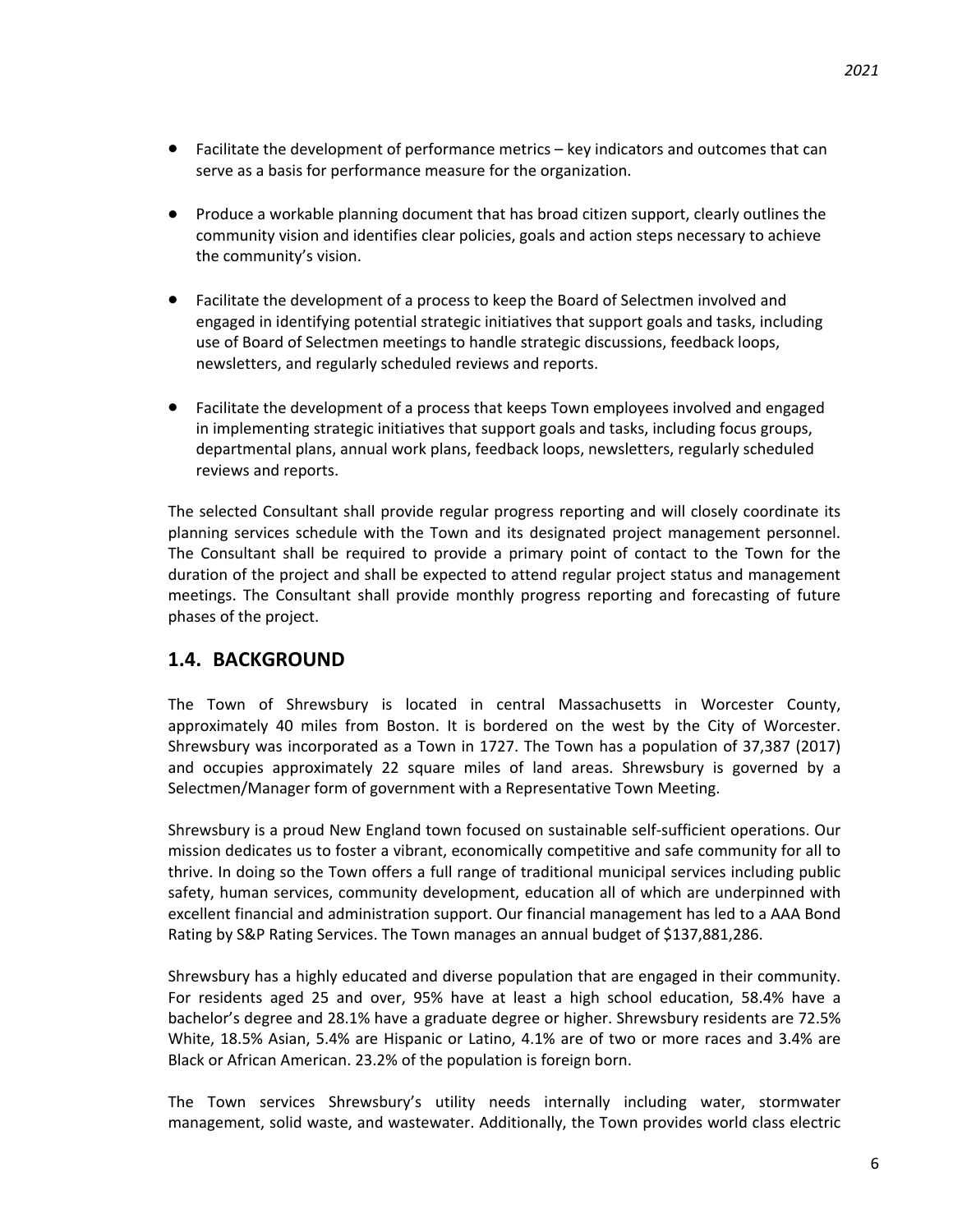and telecommunications services directly to residents through Shrewsbury Electric and Cable Operations (SELCO). Our sustainable self-sufficiency is well rooted. Water and electric services have been provided by the Town to its residents and customers since 1905 and 1908 respectively. However, our focus on sustainability also leads to partnerships with surrounding towns for many non-utility services and also for the treatment of our wastewater.

The approach provides the Town with a competitive advantage by providing extremely high value to our residents and businesses that operate within town. Shrewsbury offers a single tax rate of \$13.19 per \$1,000 of assessed value, which ranks it in the top 25% for having the lowest residential rate and top 15% for having the lowest commercial and industrial rate in the Commonwealth. This has provided consistent growth in our residential sector, and continued manageable growth in our business and commercial sectors. In the last three years the Town has supported and facilitated over \$120,818,900 in new commercial and industrial development.

The Town's water, sewer and stormwater rates trend in the top half of the rates in central Massachusetts but are much more competitive when you consider they fully account for the breadth of reinvestment they enable which further increase the quality of services provided. These utilities are fully self-sufficient and enable a cycle of capital improvements and critical infrastructure replacement that ensures the systems long term sustainability.

Shrewsbury residents and businesses also reap the benefits of having a municipally owned public power utility serving the community. Shrewsbury Electric and Cable Operations (SELCO) has been providing reliable, affordable electricity to the Shrewsbury community for more than a century, since 1908. Shrewsbury's cable operation was established in 1983 and has evolved to offer "triple play" services including internet, telephone, and video. SELCO currently features cutting edge broadband infrastructure that provides direct fiber connections to homes and businesses.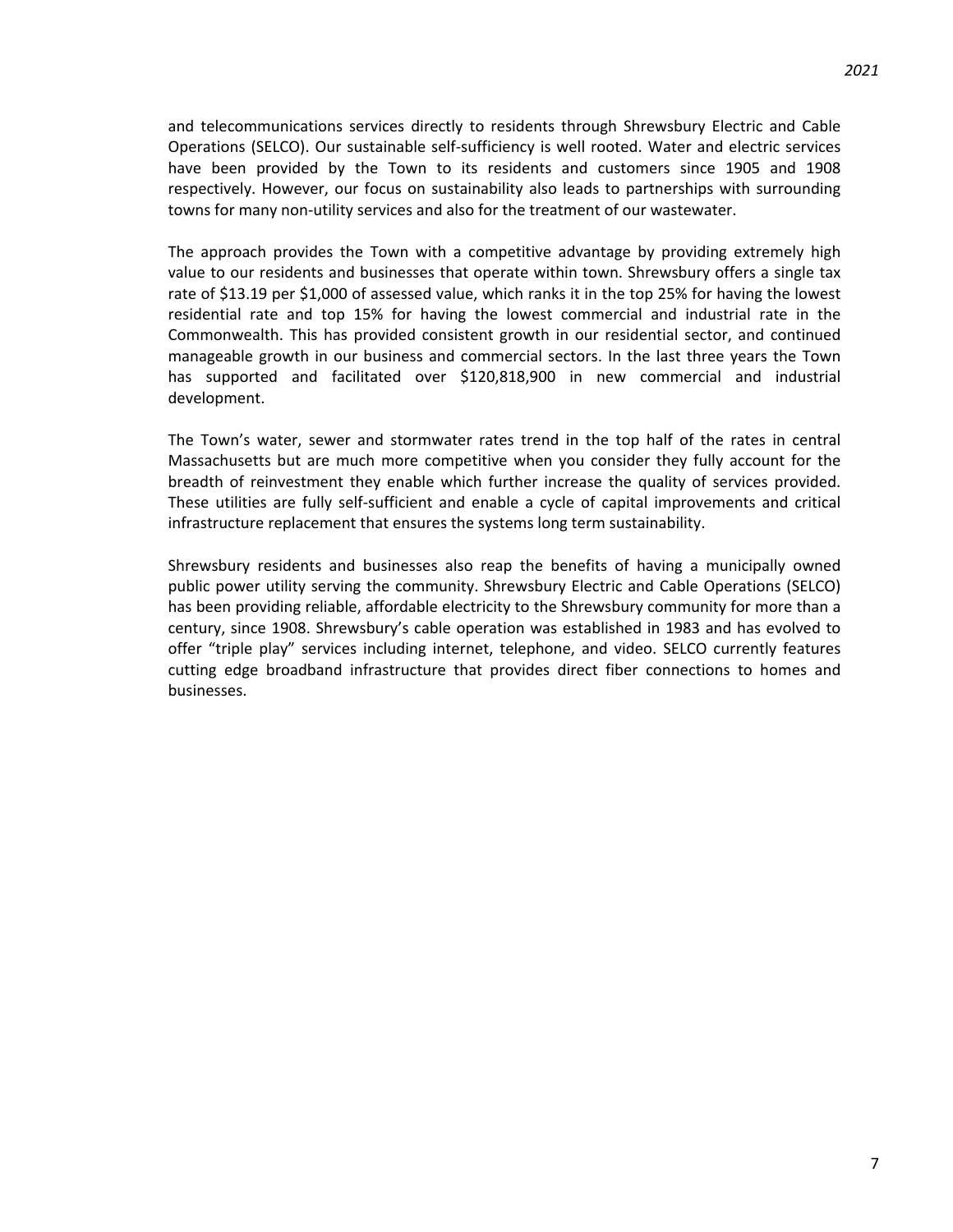# **2. PROCUREMENT PROCESS**

# **2.1. Request for Proposals**

The Town of Shrewsbury will receive sealed proposals for the Strategic Planning Services until **1:00 PM on Monday, September 20, 2021**, addressed to the attention of Kevin Mizikar, Town Manager 100 Maple Avenue, Shrewsbury, MA 01545. Electronic submissions to KMizikar@ShrewsburyMA.gov. Proposals shall be submitted in the form and manner defined by this document and shall be mailed or delivered to reach the designated office on or before the above stipulated date and time.

Electronic Submissions will be determined to be received by the time and date assigned by the Town of Shrewsbury's email system. If multiple emails are required all emails must be received prior to the deadline.

Late submissions will not be accepted.

## **2.1.1. EXAMINATION OF CONTRACT DOCUMENTS**

- ●Consultants shall inform themselves of all conditions under which the work is to be performed, and all other relevant matters concerning the work to be performed. The successful Consultant must employ, as far as possible, such methods and means in the carrying out of this work as will not cause interruption or interference with any other Consultants presently conducting services to the Town.
- ●Consultants must satisfy themselves by personal examination of the proposed work and by such other means as they may prefer as to the correctness of any services listed in their proposal, and shall not, after submission of their proposal, dispute or complain of such estimate nor assert that there was any misunderstanding in regard to the nature or amount of work to be done.
- ●Before submitting a proposal, each Consultant shall examine carefully the Sample Agreement Documents comprised in this RFP, and all Appendices and Addenda thereto, all of which contain provisions applicable not only to the successful Consultant but also to any subconsultants.

### **2.1.2. SIGNING OF PROPOSALS**

If the Consultant is a corporation, the legal name of the corporation shall be set forth together with the signature of the officer or officers authorized to sign Agreements on behalf of the corporation; if Consultant is a co-partnership, the true name of the firm shall be set forth together with the signatures of all the partners; and if Consultant is an individual, his/her signature shall be inscribed. If signature is by agent, other than an officer of a corporation or a member of a partnership, a power of attorney must be on file with the Town prior to opening proposals or submitting proposals; otherwise, the proposal may be disregarded as irregular and unauthorized.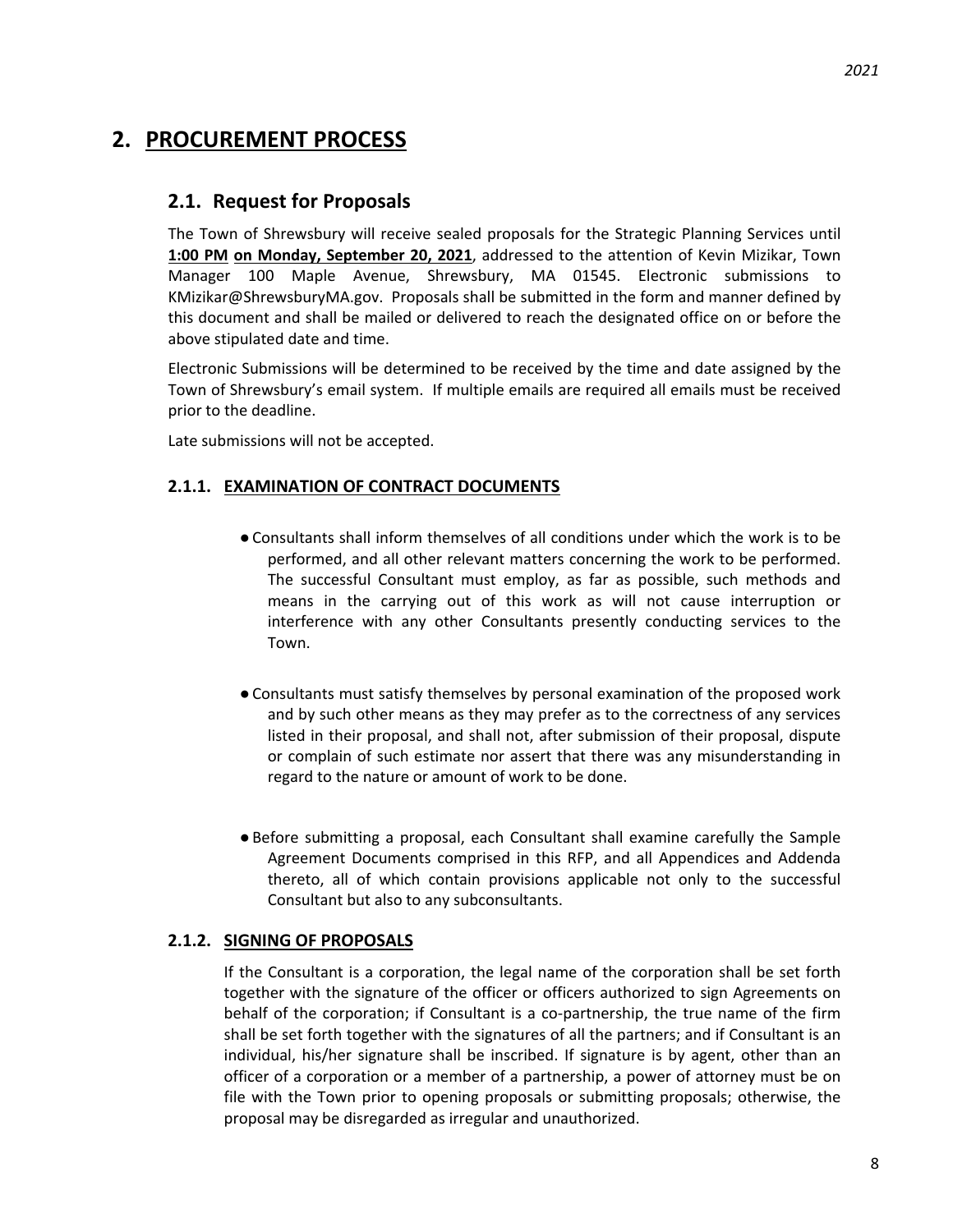# **2.2. SCHEDULE OF EVENTS**

The procurement schedule of events for Strategic Planning Services is highlighted in the timeline shown below.

| 09/01/21<br>Pre-Proposal Conference (10:00 AM ET)<br>Wed<br>09/01/21<br><b>Question and Answer Period Start</b><br>Wed<br>09/10/21<br>Q&A Process Ends (12:00 PM ET)<br>Mon<br>09/20/21<br>Proposals Due (1:00 PM ET)<br>Mon<br>09/21/21<br>Admin/Compliance Review<br>Fri<br>09/21/21<br><b>Evaluation Begins</b><br>Mon<br>09/30/21<br>Presentations by Selected Firms<br>Thu<br>10/04/21<br>Award Selection<br>Mon |
|-----------------------------------------------------------------------------------------------------------------------------------------------------------------------------------------------------------------------------------------------------------------------------------------------------------------------------------------------------------------------------------------------------------------------|
|                                                                                                                                                                                                                                                                                                                                                                                                                       |
|                                                                                                                                                                                                                                                                                                                                                                                                                       |
|                                                                                                                                                                                                                                                                                                                                                                                                                       |
|                                                                                                                                                                                                                                                                                                                                                                                                                       |
|                                                                                                                                                                                                                                                                                                                                                                                                                       |
|                                                                                                                                                                                                                                                                                                                                                                                                                       |
|                                                                                                                                                                                                                                                                                                                                                                                                                       |
|                                                                                                                                                                                                                                                                                                                                                                                                                       |
| 10/04/21<br><b>Contract Discussions Begin</b><br>Tue                                                                                                                                                                                                                                                                                                                                                                  |
| 10/12/21<br>Award Announcement<br>Tue                                                                                                                                                                                                                                                                                                                                                                                 |

# **2.3. QUESTIONS & ANSWERS**

Specific questions concerning the RFP shall be submitted via email to Taylor Galusha tgalusha@shrewsburyma.gov during the period from September 1, 2021 through Noon Eastern Time on September 10, 2021. Questions will also be entertained during the pre-proposal conference (see below), however, responses to those questions may be deferred and answered at a later date, but no later than September 10, 2021. Oral responses are to be considered tentative. Written (email) copies of all questions and official responses will be supplied to all Consultants who attend the pre-proposal conference.

# **2.4. PRE-PROPOSAL CONFERENCE**

A mandatory pre-proposal conference is scheduled at **10:00 AM Eastern Time on Wednesday,** September 1, 2021 at the Selectmen's Meeting Room, Shrewsbury Town Hall, 100 Maple Avenue Shrewsbury, Massachusetts 01518. While in person attendance is preferred at the time of publication firms may also participate via Google Meet: meet.google.com/dui-bmum-kcz Any individual, firm or partnership interested in submitting a proposal shall attend and should be represented by a project manager or a member of the planning services project team of said firm or partnership. Attendance will be verified via sign-in sheet and introductions by those on participating remotely.

# **2.5. RESPONSE SUBMISSION**

Respondents to this RFP shall submit responses to be delivered as defined above in Section 2.1 no later than **1:00 PM on Monday, September 20, 2021**. Section 3 of this RFP provides proposal response requirements. Responses must be delivered by the due date and time.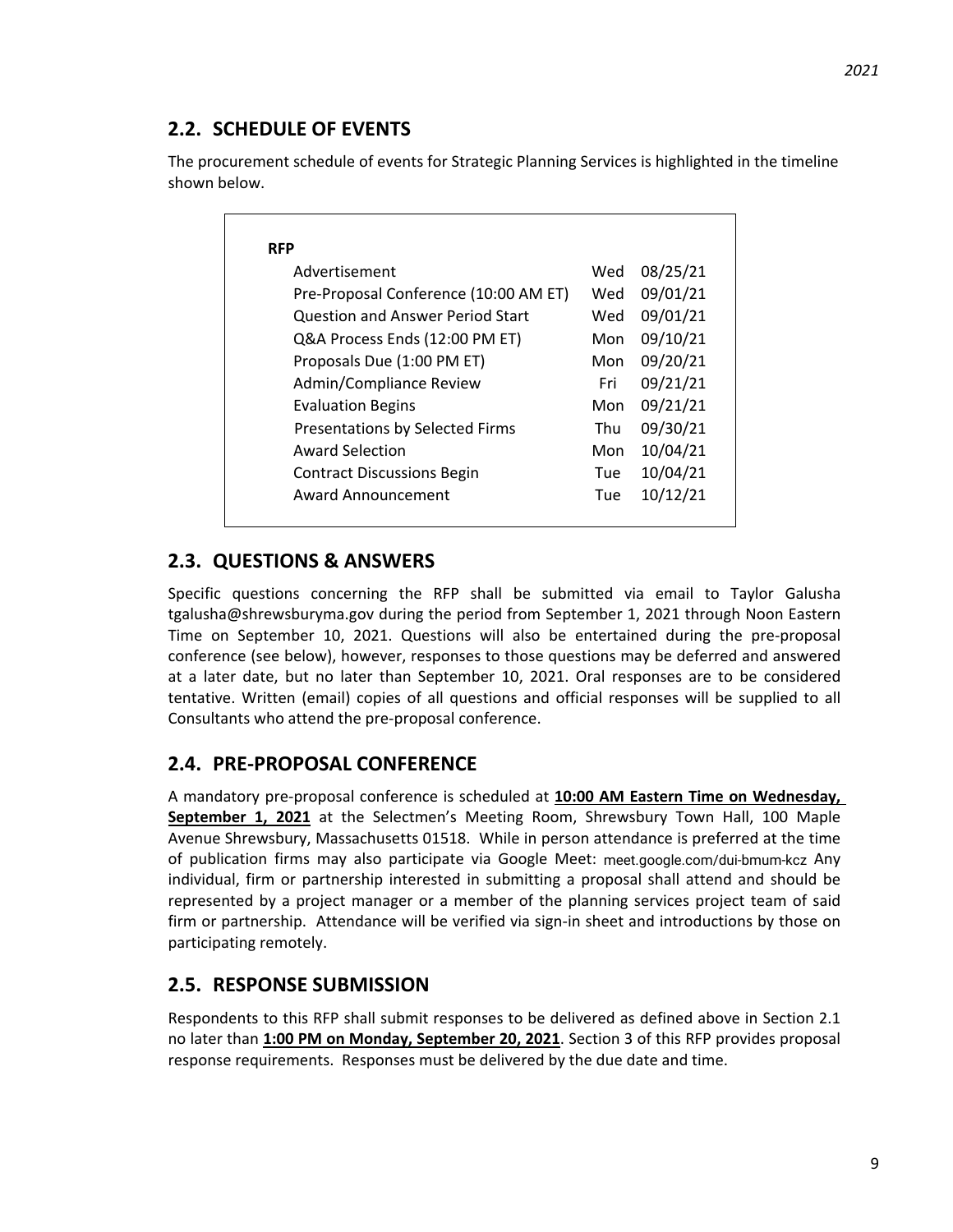### **2.6. PROPOSAL EVALUATION AND AWARD**

### **2.6.1. CONSULTANT QUALIFICATIONS**

The successful firm or team (individually and collectively the "Consultant") will satisfy the following qualifications and the proposal must address specifically each of the following criteria:

- A. At a minimum, the Consultant must have at least five (5) years of experience in strategic planning, comprehensive plan development, public policy, or management consulting;
- B. The principal and project manager to be assigned to this project must be available for meetings with the Town on days or evenings, as required;
- C. The Consultant must have previous experience in the management of public information processes and developing municipal strategic plans. Completion of two (2) such projects in similar municipalities within the last five (5) years is preferred, and completion of five (5) overall such projects are desired (Provide information and/or website links to projects); and
- D. The volume of the Consultant's current and projected workload must not adversely affect its ability to immediately initiate work and to follow through with the project in a timely and professional manner. The Consultant and all team members must be capable of devoting a significant amount of time (See Projected Schedule p. 12) to this project in order to complete the work within the schedule outlined in this RFP. The proposal must include a description of the Consultant firm(s) and bios for all members of the Consultant team, including the following information:
	- 1. Name, address, email and telephone number of the proposing Consultant, the name of the contact to which all correspondence should be addressed, and the names and primary responsibilities of each individual on the Consultant team, including estimated percent of time attributable to the project;
	- 2. Background information, including firm resumes and resumes for all principals and employees expected to be assigned to the project;
	- 3. Description of the Consultants, including all participating firms, experience, collectively and individually, and with similar projects. Particular attention should be given to demonstrate experience with projects of a similar scale and complexity;
	- 4. Description of the organizational structure of the Consultant team and a plan for the maintenance of effective communications between the Town and the Consultant team during all phases of the project; and
	- 5. References: the names, addresses, telephone and fax numbers and email addresses of at least three business references who may be contacted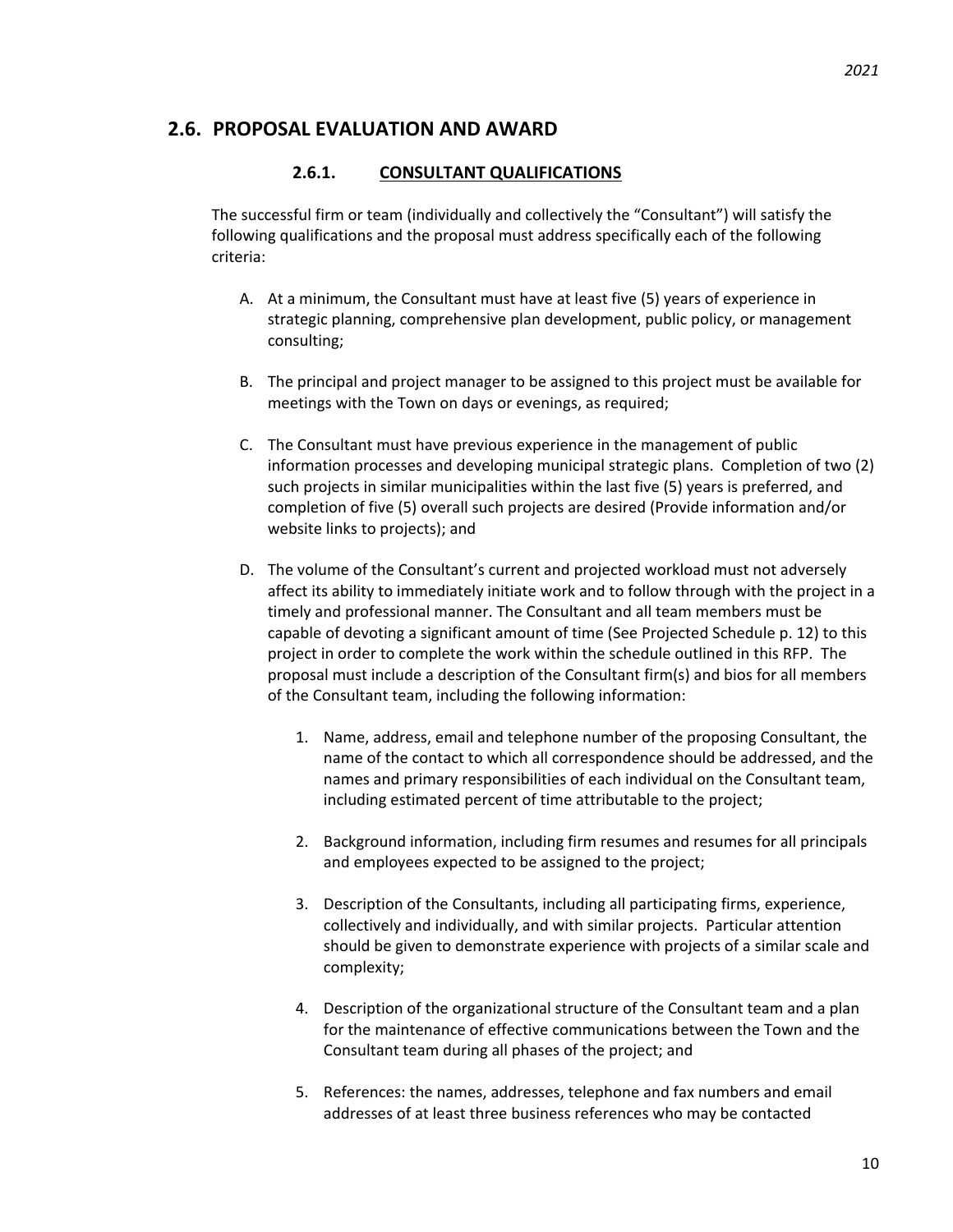regarding the Consultant's business experience, including the experience of all participating firms.

The Town reserves the sole right to determine whether an equivalent combination of experience and projects meets the criteria stated above.

All proposals will be reviewed under the Comparative Evaluation Criteria listed below. Each criterion will be assigned a rating of Highly Advantageous, Advantageous, Non-Advantageous or Unacceptable.

The Town reserves the exclusive right to reject any and all proposals or to cancel the RFP as is determined to be in the best interests of the Town. It is anticipated that all respondents will be notified of the results of the selection process in writing within sixty (60) days of the submission deadline.

### **2.6.2. COMPARATIVE EVALUATION CRITERIA**

A. Staffing Plan, including the professional qualifications of all project personnel with particular attention to training, educational background, and professional experience. Demonstrated expertise and experience of the Principal-in-Charge, Project Manager, and any other key personnel and any Consultants to be assigned to the Project.

Highly Advantageous: The proposed staffing plan provides ample human resources to fully execute all aspects of the project with a qualified and experienced team and meets all the minimum applicant qualifications detailed in Section 9, "Consultant Qualifications," as well as a strong and realistic assignment of staff to achieve project goals within the specified time frame and cost limitations.

Advantageous: The proposed staffing plan provides sufficient resources to execute all aspects of the project with a qualified team that meets all the minimum applicant qualifications detailed in Section 9, "Consultant Qualifications" and a detailed assignment of staff to achieve project goals within the specified time frame and cost limitations.

Not Advantageous: The proposed staffing plan does not provide sufficient detail to evaluate the sufficiency of staffing to execute all aspects of the project or does not meet all the minimum applicant qualifications detailed in Section 9, "Consultant Qualifications".

Unacceptable: The proposed staffing plan does not meet all the minimum applicant qualifications detailed in Section 9, "Consultant Qualifications".

B. Methodology, including a reasonable, realistic plan to complete all aspects of the project which addresses all of the required elements of the strategic plan.

Highly Advantageous: The plan of services proposes a detailed, logical, creative, and highly efficient scheme for producing a complete project that addresses all of the required issues detailed in Section 4, "Conceptual Overview & Required Elements"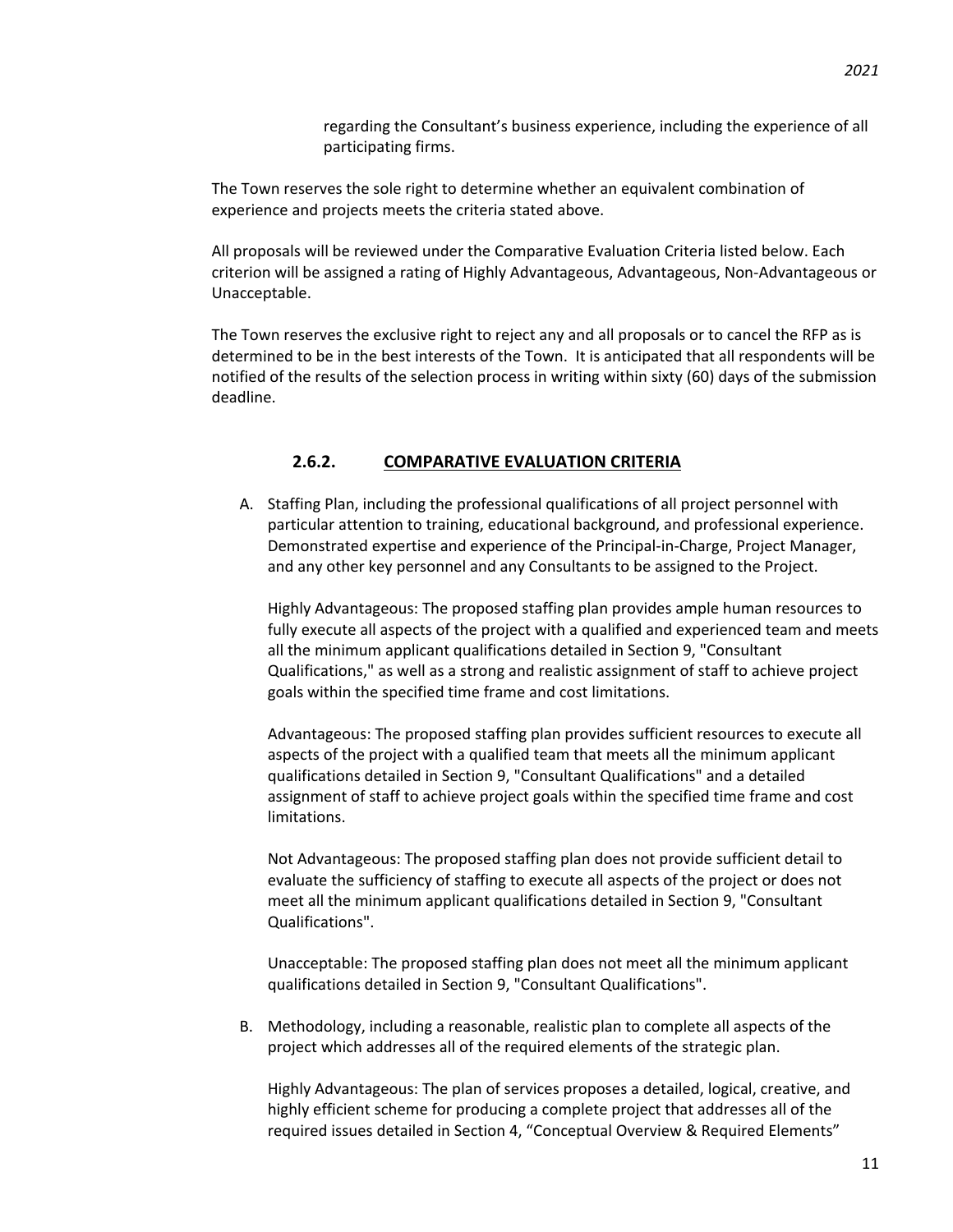*2021*

Advantageous: The plan of services proposes a credible scheme for producing a complete project that addresses all of the required issues detailed in Section 4, "Conceptual Overview & Required Elements".

Not Advantageous: The plan of services is not sufficiently detailed to fully evaluate, or the plan does not contain all the components necessary to produce a complete project that addresses all of the required issues detailed in Section 4, "Conceptual Overview & Required Elements".

Unacceptable: The plan of services neither fully addresses nor contains all of the components detailed in Section 4, "Conceptual Overview & Required Elements".

C. Depth of experience with similar projects, and prior experience with public contracts and relevant codes, laws, and regulations. (Please provide web links to similar projects)

Highly Advantageous: The Consultant has at least five (5) years of experience consulting with municipalities on projects of similar size and scope to this project.

Advantageous: The Consultant has at least three (3) years of experience consulting with municipalities on projects of similar size and scope to this project.

Not Advantageous: The Consultant has less than three (3) years of experience but more than one (1) year consulting with municipalities on projects of similar size and scope to this project.

Unacceptable: The Consultant has less than one (1) year of experience consulting with municipalities on projects of similar size and scope to this project.

D. Ability and knowledge to serve as a resource to the Town as evidenced by direct involvement in (1) the development of strategic plans and processes; (2) projects developing core community values, mission statement and vision statement; (3) projects involved in developing a mission statement and vision statement; (4) projects translating conceptual goals of the visioning process into realistic, achievable targets; and (5) projects charting an effective, realistic and innovative course of action for the Town's future.

Highly Advantageous: Substantial involvement, i.e. lead consultant, in each of the five (5) types of projects specified.

Advantageous: Involvement in each of the five (5) types of projects specified.

Not Advantageous: Involvement in at least three (3) of the five (5) types of projects specified.

Unacceptable: Involvement in no more than one (1) of the five (5) types of projects specified.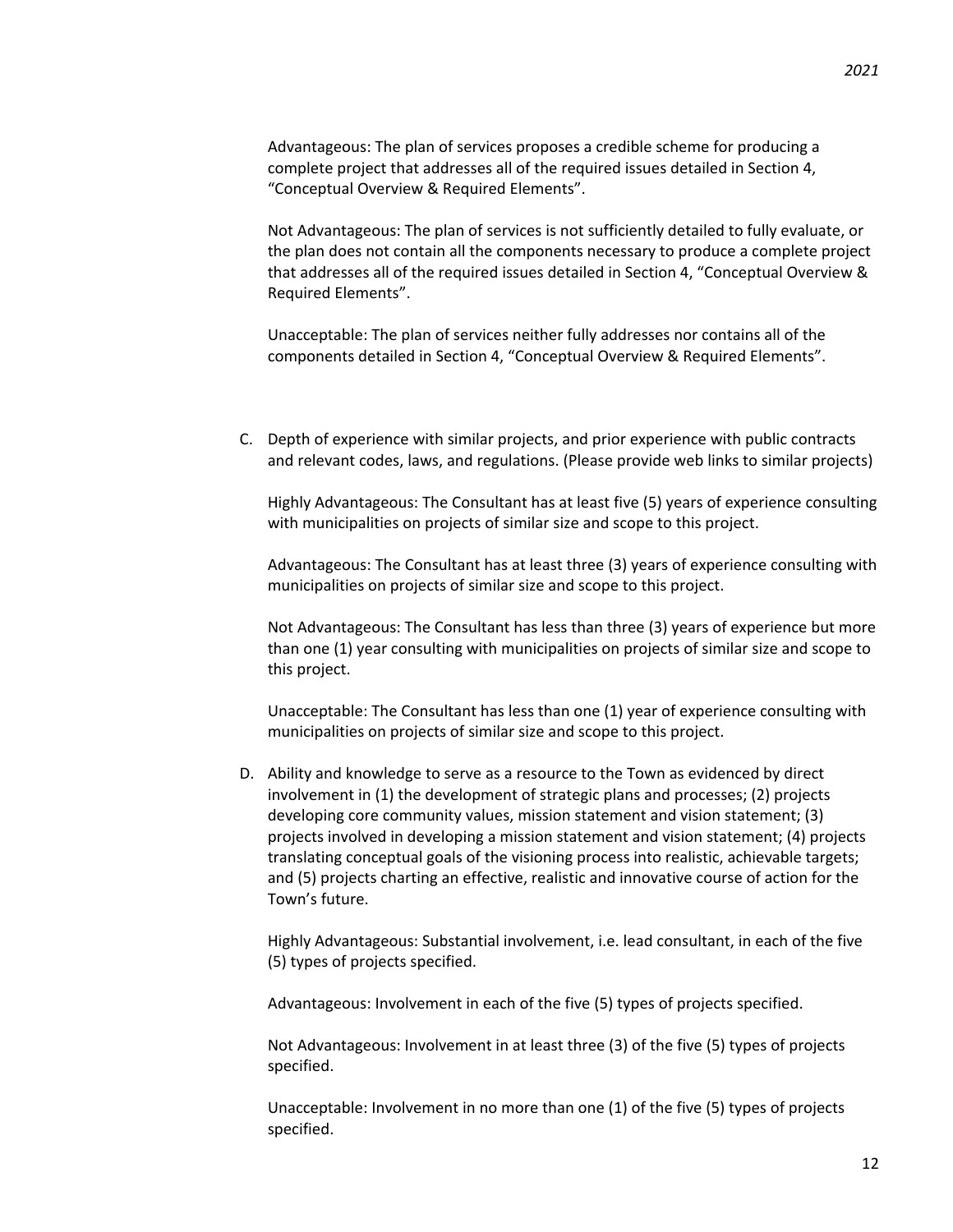E. Strength and credibility of Client references; prior client satisfaction with working relationship, project management capabilities, and technical expertise in developing similar projects.

Highly Advantageous: More than three (3) clients who consider the Consultant's services satisfactory or better.

Advantageous: Three (3) clients who consider the Consultant's services satisfactory or better.

Not Advantageous Three (3) or more clients not all of whom consider the Consultant's services satisfactory or better.

Unacceptable: Fewer than three (3) clients who consider the Consultant's services satisfactory or better, or three (3) or more clients who consider the Consultant's services unsatisfactory.

F. Desirability of approach to the project, as well as a demonstrated understanding of all project components and public outreach needs.

Highly Advantageous: The response contains a clear, creative, and comprehensive plan that addresses all of the project objectives stated in the RFP.

Advantageous: The response contains a clear plan that addresses most of the project objectives stated in the RFP.

Not Advantageous: The response does not contain a clear plan that addresses most of the project objectives stated in the RFP.

Unacceptable: The response does not contain a plan to address the project objectives stated in the RFP or the proposed plan does not adequately address the project objectives.

G. A background and track record in promoting and sustaining a high degree of participation by Town residents and all other stakeholders, which must include experience in conducting public forums or similar large-scale "brainstorming" sessions, workshops, focus groups and other smaller-scale methods;

Highly Advantageous: All of the Consultant's references indicate the project had a high degree of participation of all constituencies with large attendance and participation at public meetings,

Advantageous: Most of the Consultant's references indicate the project had a high degree of participation of all constituencies with good attendance and participation at public meetings.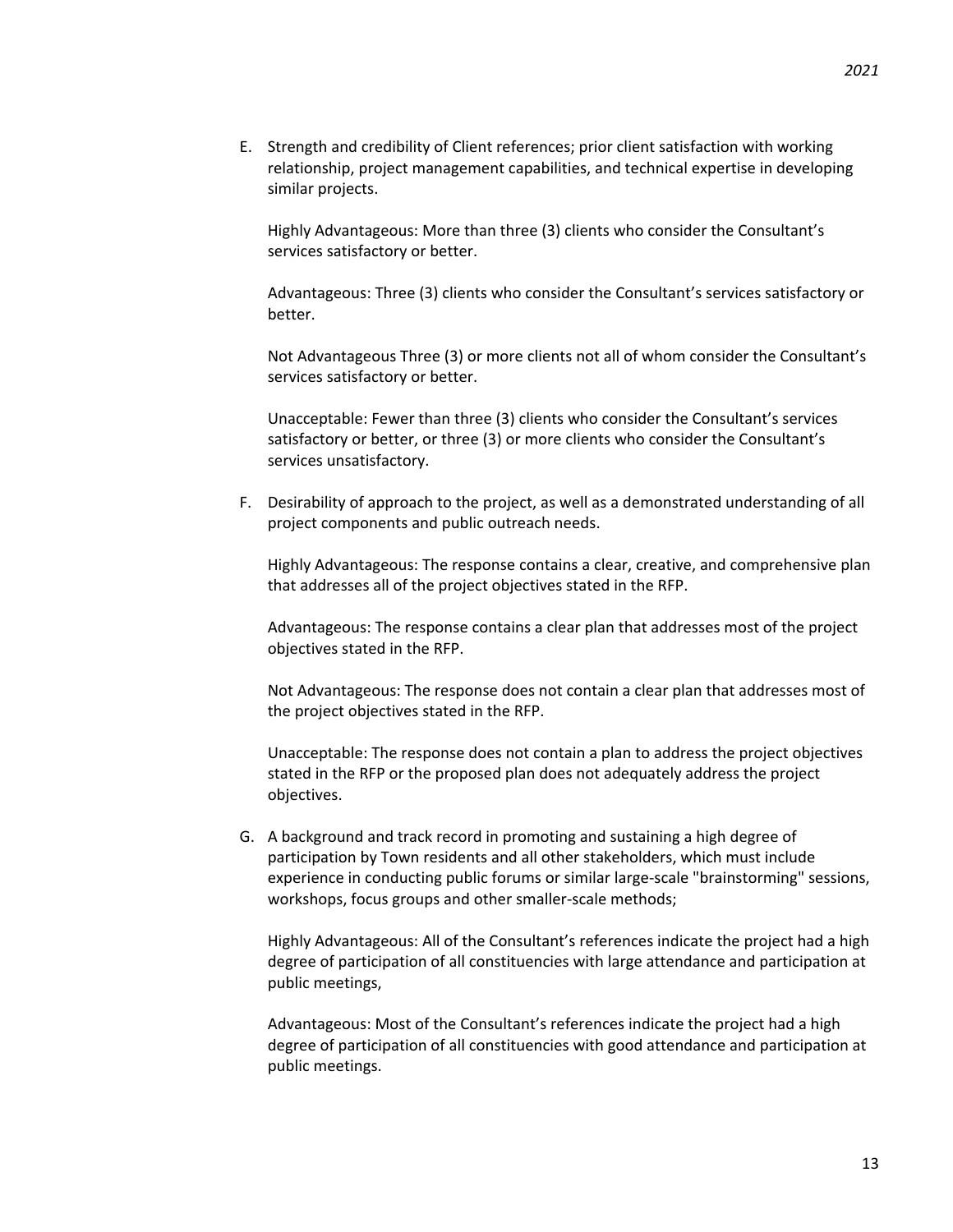Not Advantageous: One of the Consultant's references indicated the project had a high degree of participation of many constituents with fair attendance and participation at public meetings.

Unacceptable: The Consultant's references do not indicate the participation rates of public meetings.

H. Demonstrated ability to meet project budget and project timetable.

Highly Advantageous: All of the Consultant's references indicate that the projects were completed within or below budget and on schedule.

Advantageous: One of the Consultant's references indicates that the project was not completed within budget with reasons attributable to the Consultant or with substantial delays attributable to the Consultant, and no current project or project completed in the last three (3) years experienced substantial delays attributable to the Consultant.

Not Advantageous: Two of the Consultant's references indicate that the project was not completed within budget with reasons attributable to the Consultant or was completed with substantial delays attributable to the Consultant, and no current project or project completed in the last year experienced substantial delays attributable to the Consultant.

Unacceptable: More than two (2) of the Consultant's references indicate that the project was not completed within budget with reasons attributable to the Consultant or was completed with substantial delays attributable to the Consultant.

### **2.6.3. ADMINISTRATIVE/PRELIMINARY REVIEW**

First, the proposals will be reviewed to determine the proposal's compliance with the following requirements:

- Proposal was received by deadline, and
- Proposal is complete and contains all required documents, and
- The Consultant attended the pre-proposal conference

If the Consultant's proposal passes the Administrative/Preliminary Review, the Consultant's response will continue through the evaluation process.

### **2.6.4. ORAL PRESENTATIONS/DEMONSTRATIONS**

After initial review of RFP Technical Proposal responses, finalists may be invited to present oral presentations for the purpose of introducing key members of the project team, and allowing the Town to fully understand the Consultant's ability to meet the technical requirements criteria. The scheduled dates for any such presentations, specific details, and instructions will be provided as required, though presentations are tentatively scheduled for **Thursday, September 30, 2021**.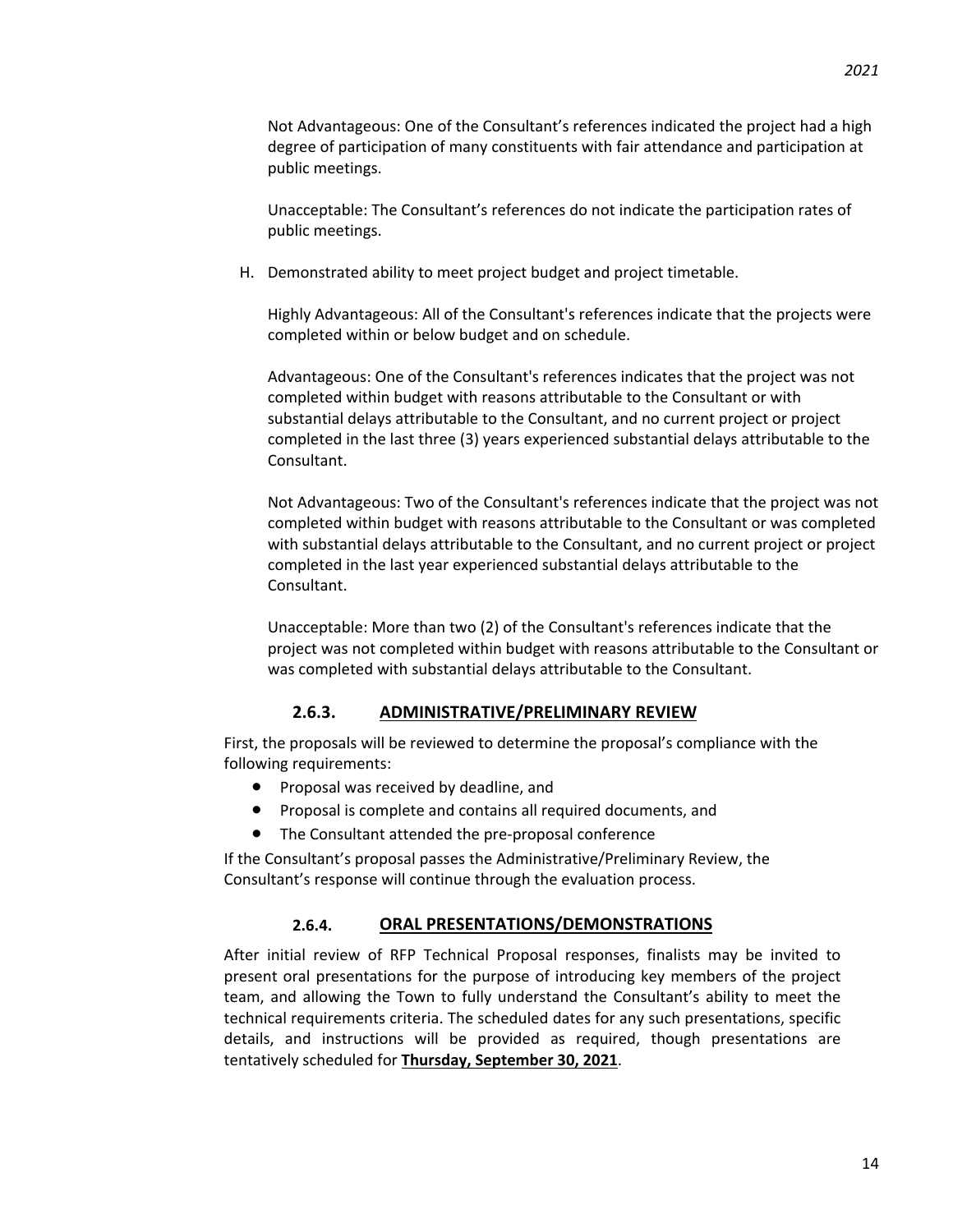# **2.6.5. RULE FOR AWARD**

The Town will award one contract to the most advantageous proposal from a responsible and responsive proposer taking into consideration price and non-price proposals.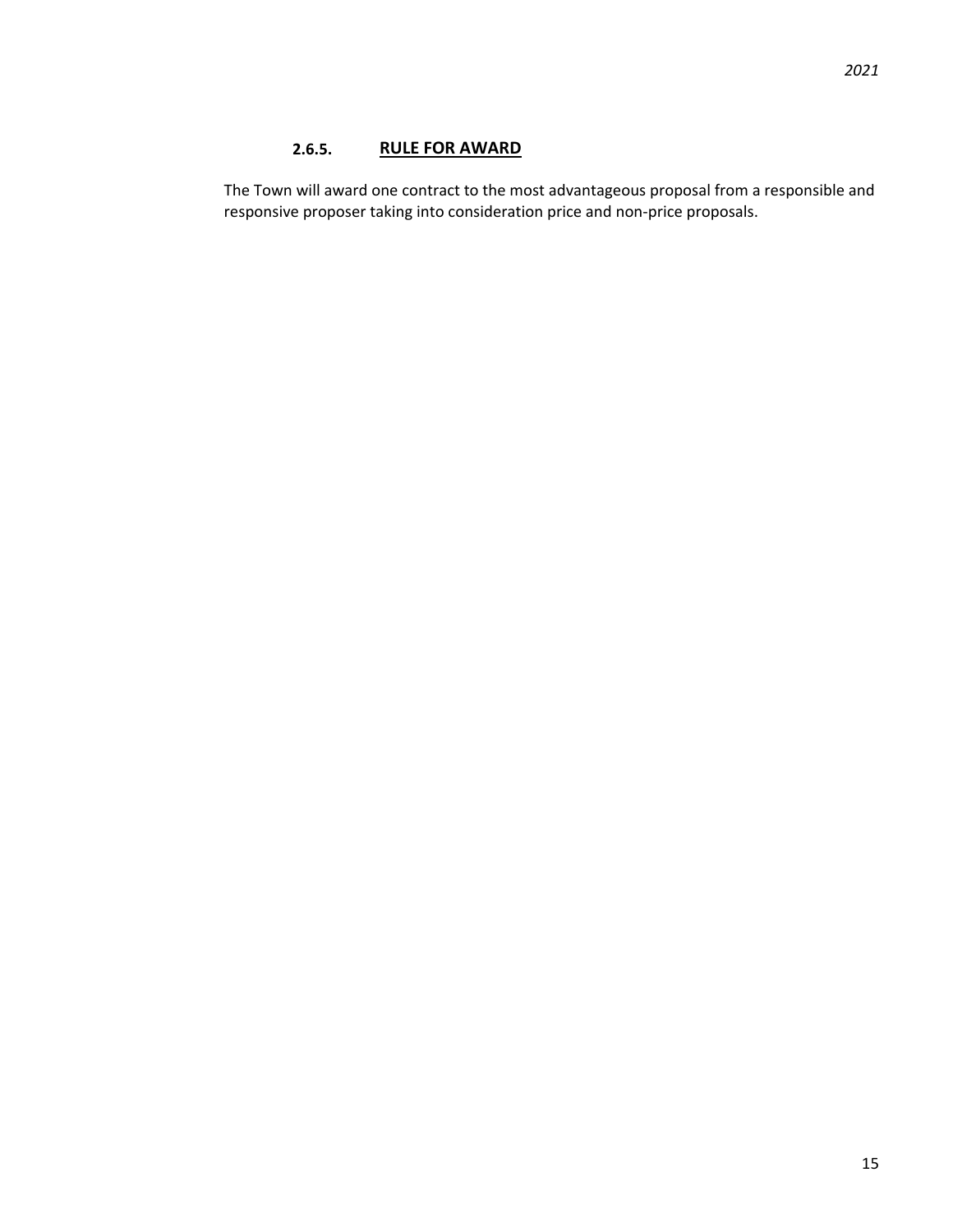# **3. RESPONSE REQUIREMENTS**

# **3.1. PREPARING A RESPONSE**

When preparing a response, the Consultant may utilize any format that clearly communicates their proposed approach for satisfying the scope of work and which demonstrates their qualifications to the Town.

Each Consultant submitting proposals shall provide and pay for all materials, labor, transportation, charges, taxes, fees or expenses incurred, including all costs to prepare a response to the RFP, travel and presentation costs, and all other services and facilities necessary for the preparation of the RFP.

# **3.2. PACKAGING THE RESPONSE**

The Consultant's Technical Proposal and Price Proposal in response to this RFP must be appropriately labeled and in a sealed package. The package must be labeled as follows:

Hard Copy:

Town of Shrewsbury Strategic Plan Project Kevin J. Mizikar, Town Manager 100 Maple Avenue Shrewsbury, MA 01545

Electronic:

Subject Line of Email: Strategic Plan Project Submission [NAME OF CONSULTANT] [Email x of x]

The contents shall include the following:

### **3.2.1. Technical Proposal**

- Cover Letter with Authorization Signature
- Executive Summary
- Technical Proposal
- Statement of Tax Compliance Form MGL Ch. 62C, Sec. 49A
- Certificate of Non-Collusion Form
- If submitting electronically the Technical Proposal and Price Proposal shall be separate files

## **3.2.2. Price Proposal**

- The Consultant shall submit an estimated cost summary with a not to exceed amount in a separate envelope and electronic file/document marked "Price Proposal" to provide all of the services required to fully complete the services defined in this document.
- If submitting electronically the Technical Proposal and Price Proposal shall be separate files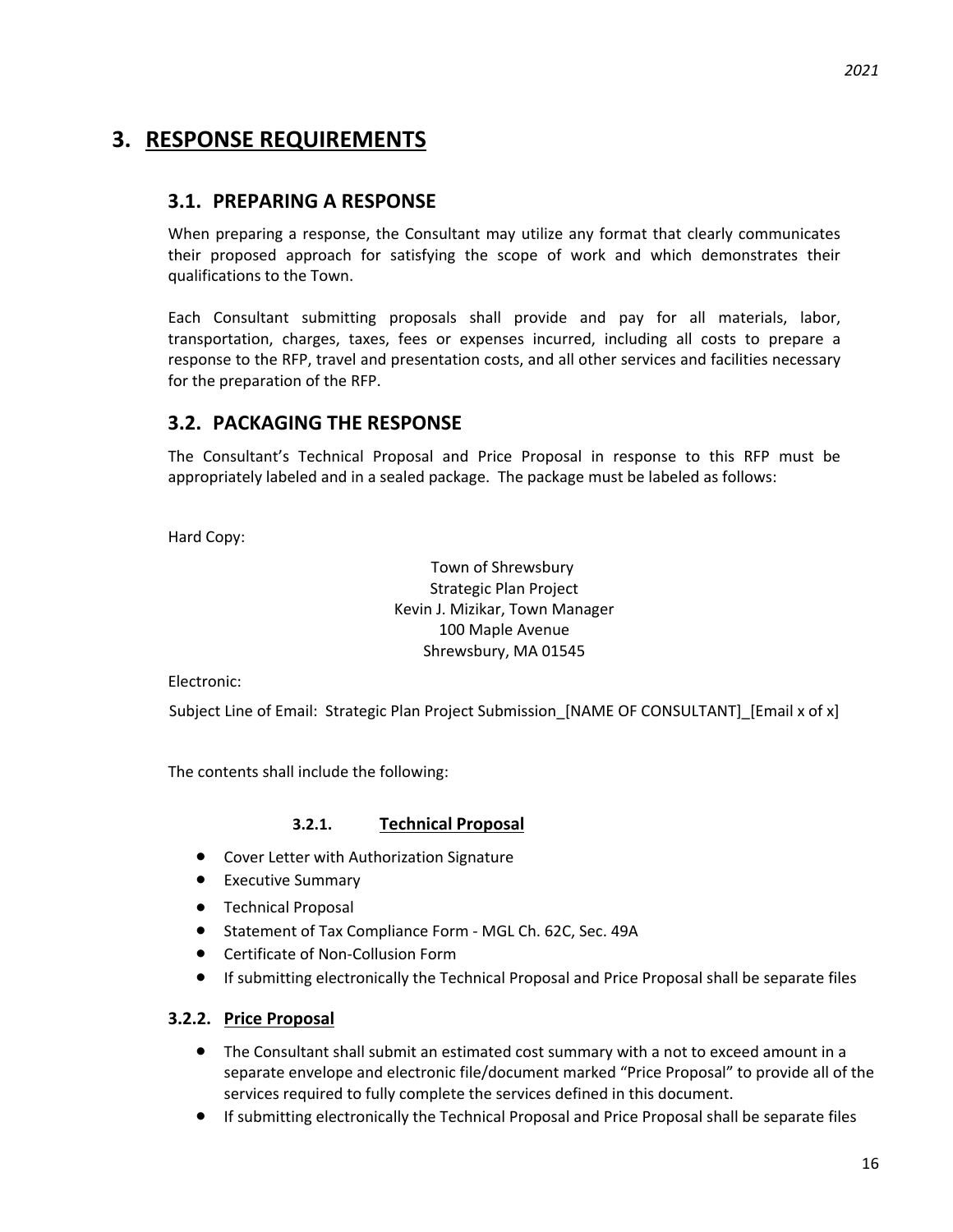# **3.3. COPIES REQUIRED/FORM OF ELECTRONIC SUBMISSION**

Consultant must provide the following number of copies for EACH the Technical Proposal and the Cost Proposal:

- Five (5) hard copies, with one (1) marked "Original" with original signatures; OR
- One (1) electronic submission with document in .PDF format.
	- Documents must be attached to the email
	- A link to a cloud based document or folder will not be accepted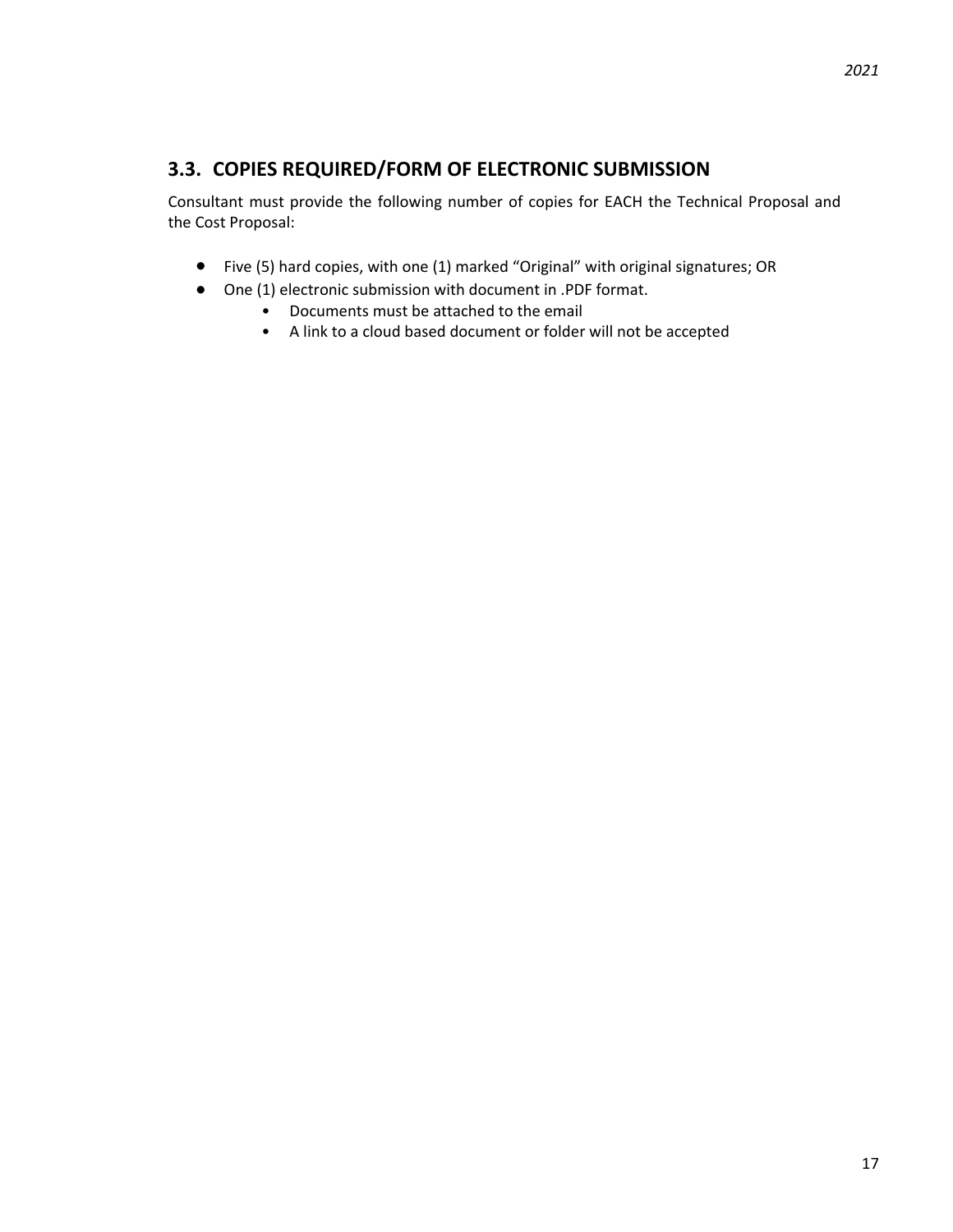# **3.4. TECHNICAL PROPOSAL REQUIREMENTS**

The Consultant's proposal shall be designed so as to ensure that all defined technical requirements are met. Failure to adequately meet requirements may be cause for the proposal to be rejected. This RFP requires the return of sufficient narrative in response to the technical requirements of this document, including any exceptions the Consultant may take. Failure to return required documents may be cause for rejection of proposal.

### **3.4.1. Mandatory Technical Requirements**

Submissions shall include agreement by the Consultant to meet the mandatory technical requirements of this document. A complete list of the Mandatory Requirements is contained in the categories are as follows:

### **● Cover Letter**

The Consultant shall include a cover letter of interest and transmittal not to exceed two pages in length, and which contents shall indicate an agreement to perform all tasks identified in The Scope of Work Section 1.3 of this RFP.

### **● Executive Summary**

The Consultant shall provide a summary of qualifications, related experience, and references.

### **● Project Team / Management**

The Consultant shall provide their proposed project team organization chart of all individuals and firms involved in this project, as appropriate, with roles and responsibilities defined. Specify who will be responsible for meeting goals, keeping the project within the contracted cost, and keeping the project within the scope of work outlined in the RFP. The Consultant shall also outline how timetables and deliverables will be defined, tracked, and reported to the Town. Include brief resumes for all key individuals identifying their qualifications and experience. Highlight the person intended to be the project manager for the Strategic Planning Services and provide a list of recently completed projects relevant to the scope of this RFP.

### **● Legal and Character**

The Consultant shall describe if and how their firm is involved in any pending claims or lawsuits.

### **3.4.2. Evaluated Technical Requirements**

After agreeing to meet the mandatory technical requirements of the RFP, the following capabilities and qualifications will be scored during technical evaluation:

### **● Approach**

Proposals shall provide a clear articulation to the firm's technical approach to be used in this project, including a detailed description of the proposed methods of public involvement, a proposed schedule of public engagement, and how the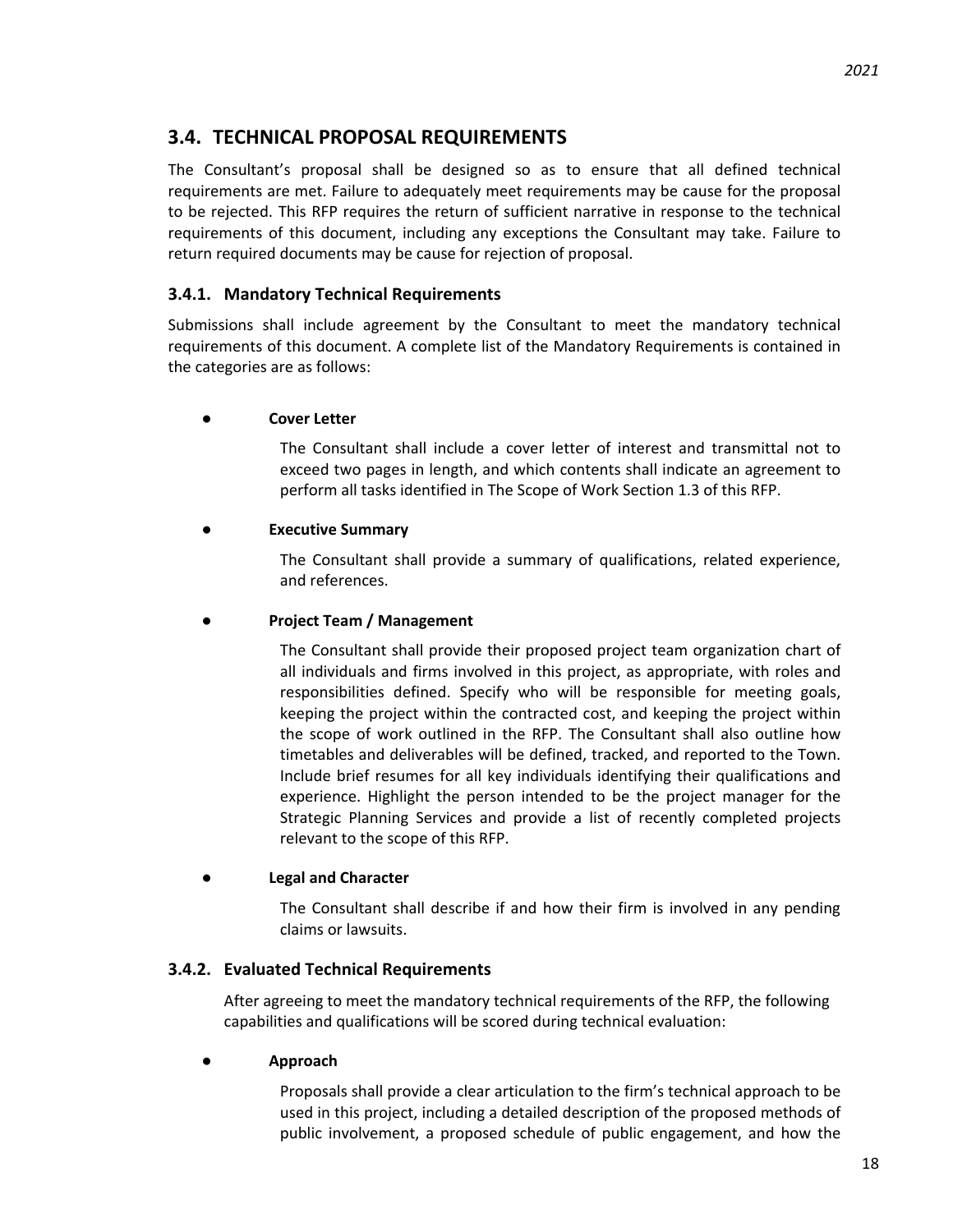Town would contribute to the firm's successful approach.

### **● Availability**

Proposals shall describe the availability of the Consultant's resources to mobilize and an estimated timeline to initiate Strategic Planning Services. Also, Proposals shall describe the availability of the Consultant's resources to provide a dedicated and continuous team towards completion of all planning efforts.

### **● Project Management**

Proposals shall describe in sufficient detail the proposed scope of work, project approach, and methodology in managing and implementing a project of this size and scope. Key elements should include project understanding, project methodology and deliverables, roles and responsibilities, and a staffing plan.

### **● Expertise**

Proposals shall include a list of three (3) examples of relevant written work related to strategic planning, with no less than one example prepared on behalf of a local government organization or comparable entity.

### **● Partnership**

Proposals shall include how and why the Consultant's firm or project team would be a good strategic planning services partner with the Town; define reporting measures to be employed that will help ensure the likelihood of success in this project; explain how the company is qualified to meet the requirements of this RFP.

### **3.4.3. Technical Proposal Format**

The Consultant shall provide responses to all of the above Technical Requirements plus any additional supporting documentation. The technical proposal shall be formatted as follows. If not submitted in the required format, the proposal may not be considered.

- Consultants shall provide in their Technical Proposal all documents listed in Section 3.2.1.
- Proposals shall be based only on the material contained in this RFP. The RFP includes official responses to pre-proposal conference questions, addenda, and any other material published by the Town pursuant to the RFP.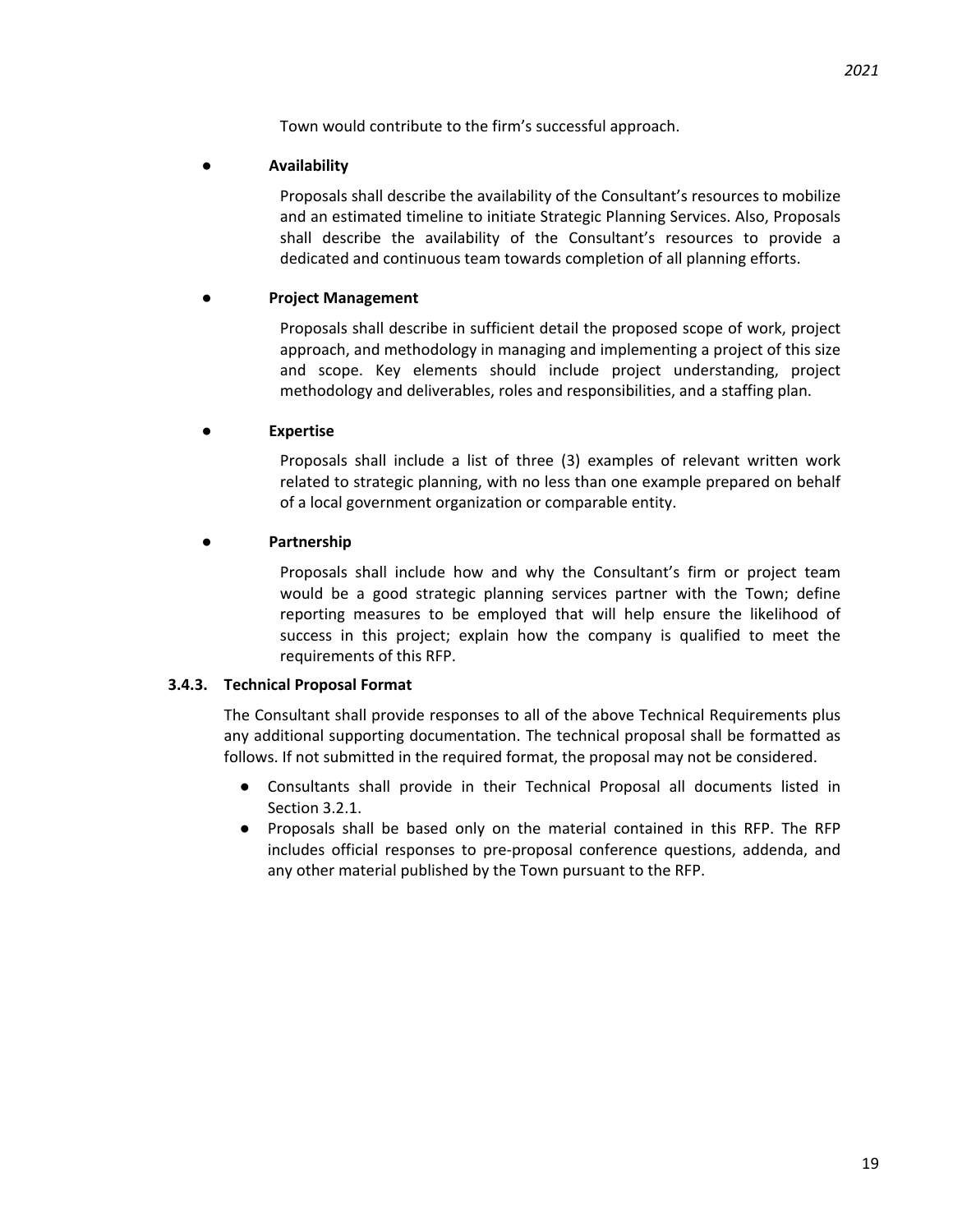# **3.5. PRICE PROPOSAL REQUIREMENTS**

Each Consultant is required to submit a Price Proposal as part of the overall response. By submitting a response, the Consultant agrees that it has read, understands, and will abide by the following instructions/rules:

- 1. The submitted Price Proposal must include all costs pursuant to the final Agreement.
- 2. Price proposals that do not fully meet the requirements defined in the RFP, as determined by the evaluation team, may be treated as non-responsive and may not be considered for award.
- 3. The prices quoted and listed in the Price Proposal shall be firm throughout the Term of the Agreement, if selected for contract award.
- 4. For the purposes of the work to be performed, Consultant shall be responsible for all travel and per diem incurred in the performance of this Agreement. Therefore, any such expenses shall be included in the prices and should not be presented as separately payable items.

# **3.5.1. Cost Proposal Structure**

There is no specific worksheet, however, Consultants shall consider all costs (labor, material, overhead, administration, profit, travel, etc.) associated with providing the services listed in Section 1.3 as will be accomplished and described in its technical proposal. The Town anticipates ordering all tasks; however, it reserves the right to modify the tasks described in Section 1.3.

Proposed fees should be listed by phase and task, as well as a total for all phases and tasks. The Town of Shrewsbury reserves the right to request a specific breakdown of item costs within each task. Costs shall be inclusive, with printing, copying, postage, deliveries, travel and all other categories included.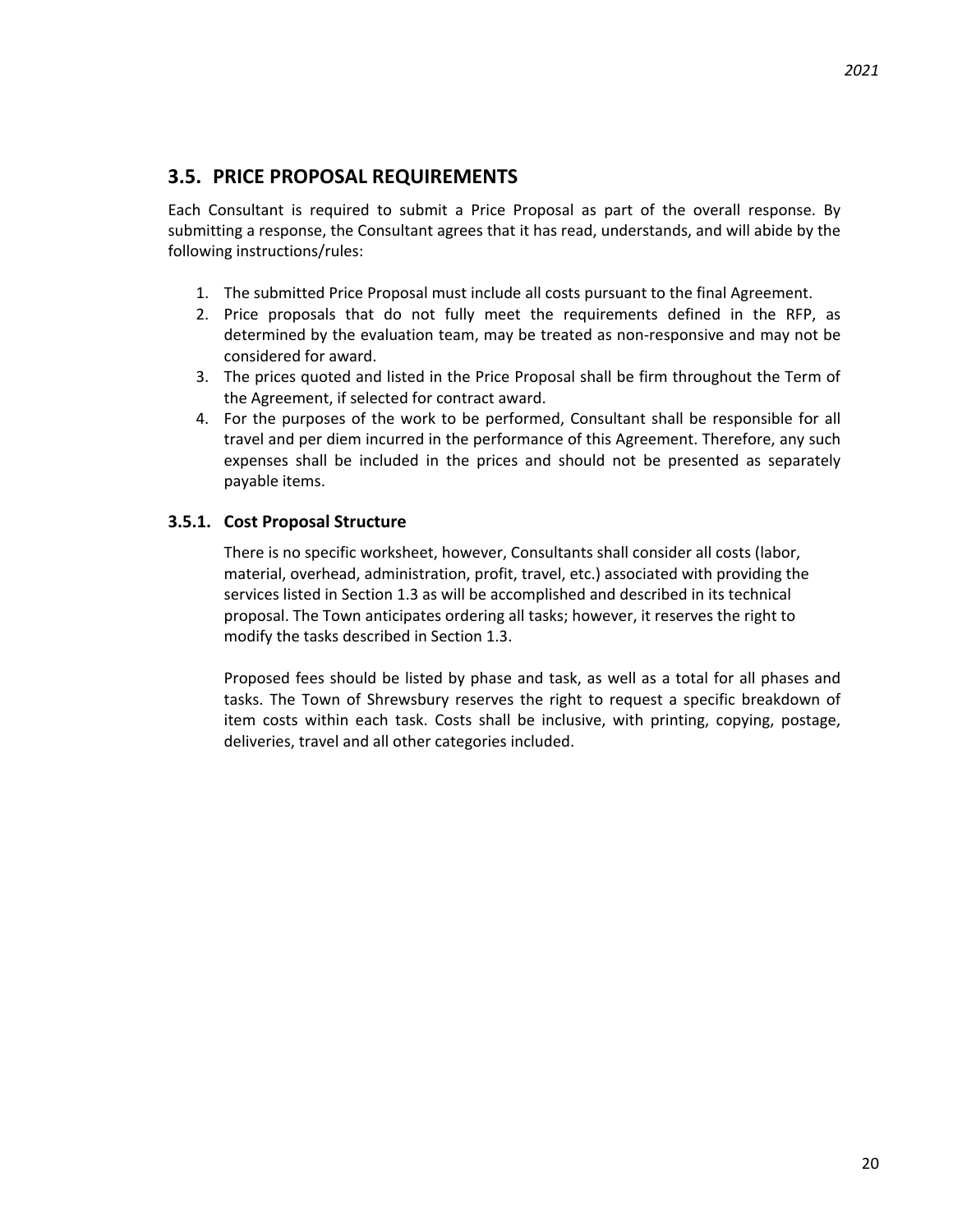# **4. APPENDICES**

# **4.1 STATEMENT OF TAX COMPLIANCE FORM - MGL Ch. 62, Sec. 49A**

### **4.2 CERTIFICATE OF NON-COLLUSION FORM**

### **4.3 SAMPLE AGREEMENT**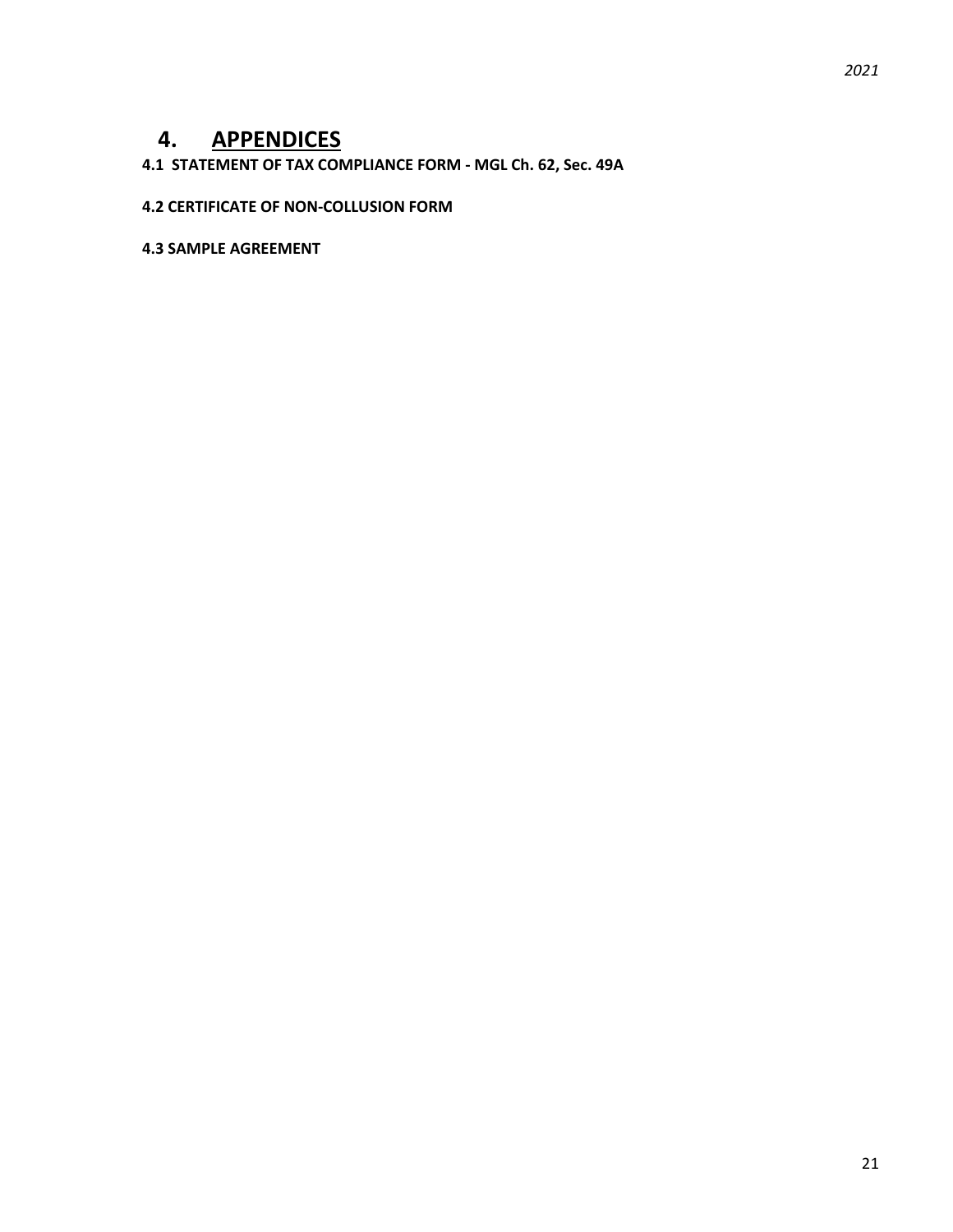# **4.1 STATEMENT OF TAX COMPLIANCE FORM - MGL Ch. 62, Sec. 49A**

CERTIFICATION AS TO PAYMENT OF STATE TAXES

Pursuant to Chapter 62C of the Massachusetts General Laws, Section 49A(b), I,

\_\_\_\_\_\_\_\_\_\_\_\_\_\_\_\_\_\_\_\_\_\_, authorized signatory for the Contractor do hereby certify under the pains and

penalties of perjury that said Contractor has complied with all laws of the Commonwealth of Massachusetts

\_\_\_\_\_\_\_\_\_\_\_\_\_\_\_\_\_\_\_\_\_\_\_\_\_\_\_\_ \_\_\_\_\_\_\_\_\_\_\_\_\_\_\_\_\_\_\_\_\_\_\_\_\_\_\_\_\_

relating to taxes, reporting of employees and contractors, and withholding and remitting child support.

Social Security Number or Signature of Individual or

Federal Identification Number Corporate Name

By:

Corporate Officer

(if applicable)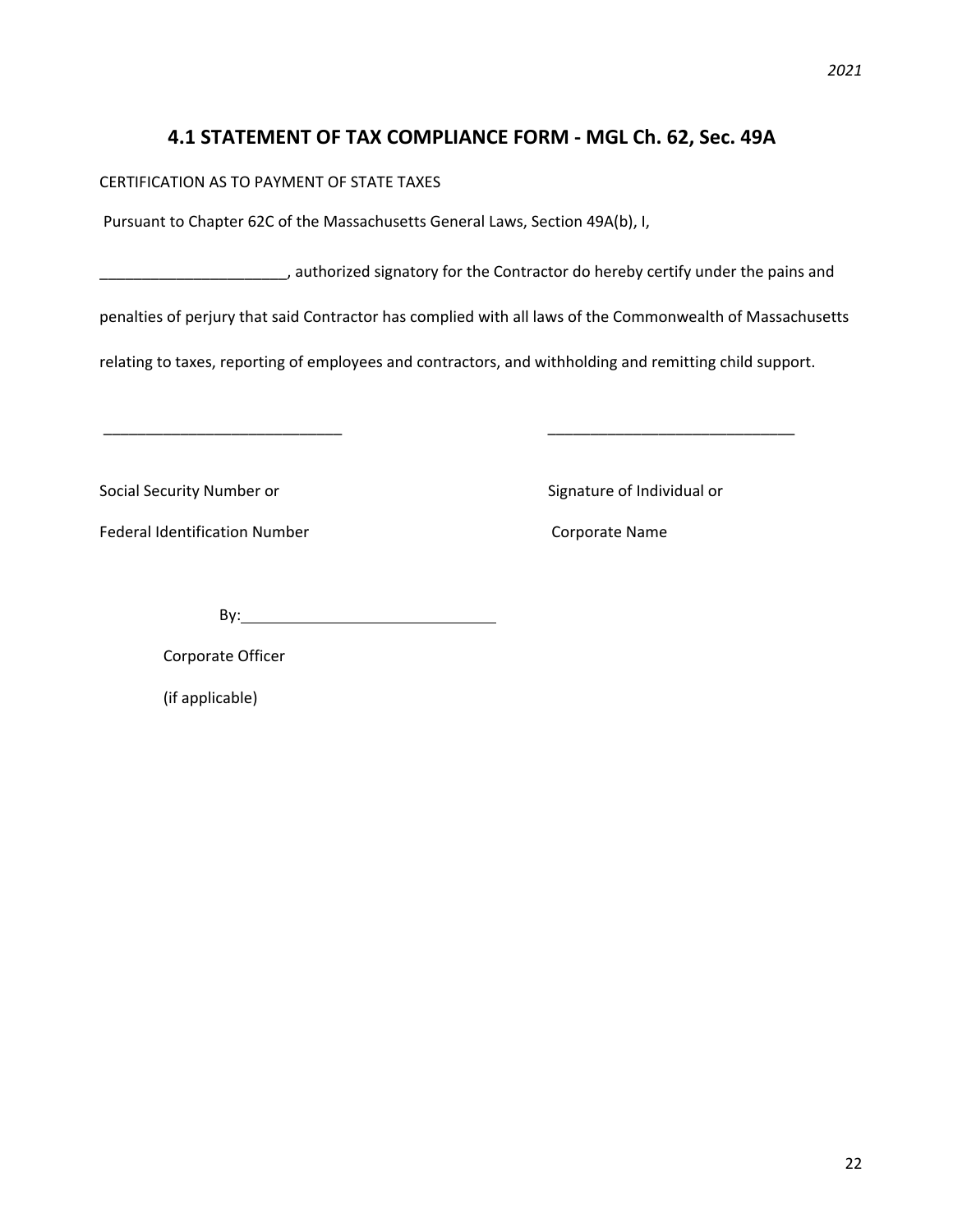# **4.2 CERTIFICATE OF NON-COLLUSION FORM**

### CERTIFICATE OF NON-COLLUSION

 The undersigned certifies under penalties of perjury that this bid or proposal has been made and submitted in good faith and without collusion or fraud with any other person. As used in this certification, the word "person" shall mean any natural person, business, partnership, corporation, union, committee, club, or other organization, entity, or group of individuals.

Signature

Name: \_\_\_\_\_\_\_\_\_\_\_\_\_\_\_\_\_\_\_\_\_\_\_\_\_\_\_\_

\_\_\_\_\_\_\_\_\_\_\_\_\_\_\_\_\_\_\_\_\_\_\_\_\_\_\_\_\_\_\_\_\_

Title: \_\_\_\_\_\_\_\_\_\_\_\_\_\_\_\_\_\_\_\_\_\_\_\_\_\_\_\_

Business Name: \_\_\_\_\_\_\_\_\_\_\_\_\_\_\_\_\_\_\_\_\_\_\_\_\_\_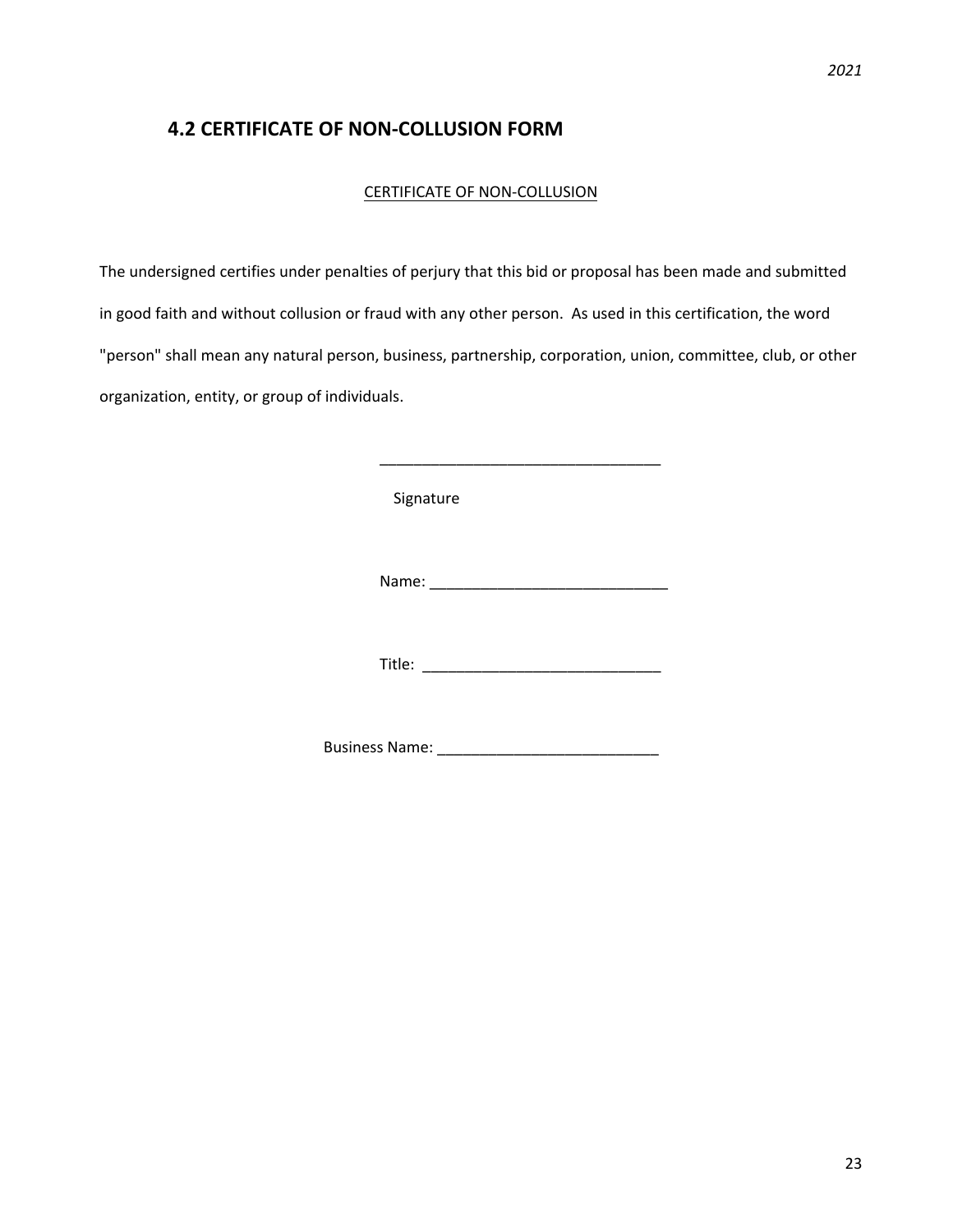# **4.3 SAMPLE AGREEMENT**

### AGREEMENT FOR STRATEGIC PLANNING SERVICES

The following provisions shall constitute an Agreement between the Town of Shrewsbury, acting by and through its Town Manager, hereinafter referred to as "Town," and \_\_\_\_\_\_\_\_\_\_\_\_\_\_\_\_\_\_\_\_\_\_\_\_\_\_\_\_\_\_\_\_, with an address of \_\_\_\_\_\_\_\_\_\_\_\_\_\_\_\_\_\_\_\_\_\_\_\_\_\_\_\_\_\_\_\_\_\_\_, hereinafter referred to as "Contractor", effective as of the day of day defined and the mutual covenants contained defined and the mutual covenants contained herein, the parties agree as follows:

### ARTICLE 1: SCOPE OF WORK:

The Contractor shall perform all work and furnish all services necessary to provide the Town with consulting services related to community-wide strategic planning, including the scope of services set forth in Attachment A.

### ARTICLE 2: TIME OF PERFORMANCE:

The Contractor shall complete all work and services required hereunder commencing February, 2018 through March 2019.

### ARTICLE 3: COMPENSATION:

The Town shall pay the Contractor for the performance of the work outlined in Article 1 above the contract sum of \$\_\_\_\_\_\_\_\_\_\_. The Contractor shall submit monthly invoices to the Town for services rendered, which will be due 30 days following receipt by the Town.

### ARTICLE 4: CONTRACT DOCUMENTS: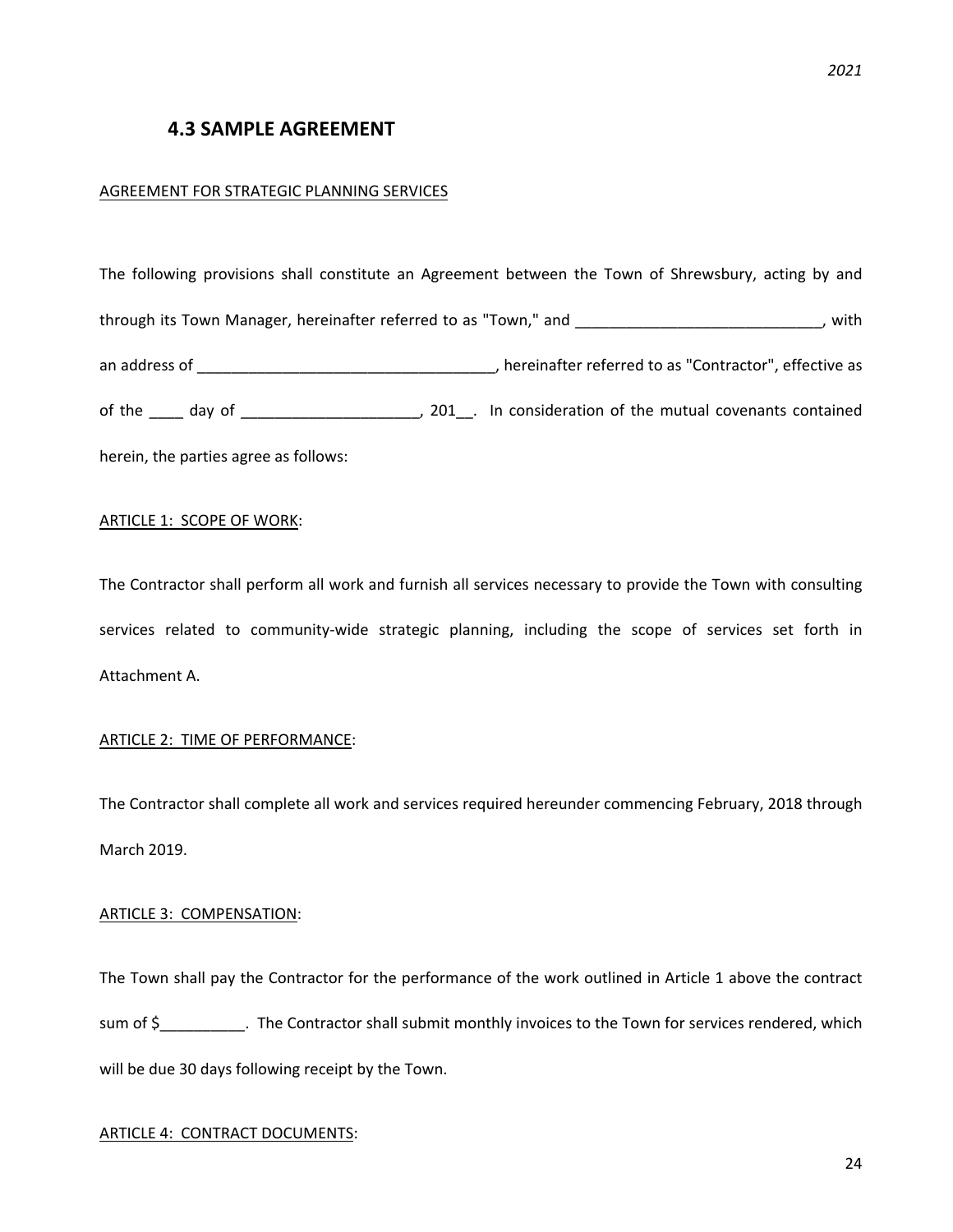### 1. This Agreement.

2. Amendments, or other changes mutually agreed upon between the parties.

3. All attachments to the Agreement, including Attachment A, the Request for Proposals.

In the event of conflicting provisions, those provisions most favorable to the Town shall govern.

### ARTICLE 5: CONTRACT TERMINATION:

The Town may suspend or terminate this Agreement by providing the Contractor with ten (10) days written notice for the reasons outlined as follows:

> 1. Failure of the Contractor, for any reason, to fulfill in a timely and proper manner its obligations under this Agreement.

2. Violation of any of the provisions of this Agreement by the Contractor.

3. A determination by the Town that the Contractor has engaged in fraud, waste, mismanagement, misuse of funds, or criminal activity with any funds provided by this Agreement.

Either party may terminate this Agreement at any time for convenience by providing the other party written notice specifying therein the termination date which shall be no sooner than thirty (30) days from the issuance of said notice. Upon receipt of a notice of termination from the Town, the Contractor shall cease to incur additional expenses in connection with the Agreement. Upon such termination, the Contractor shall be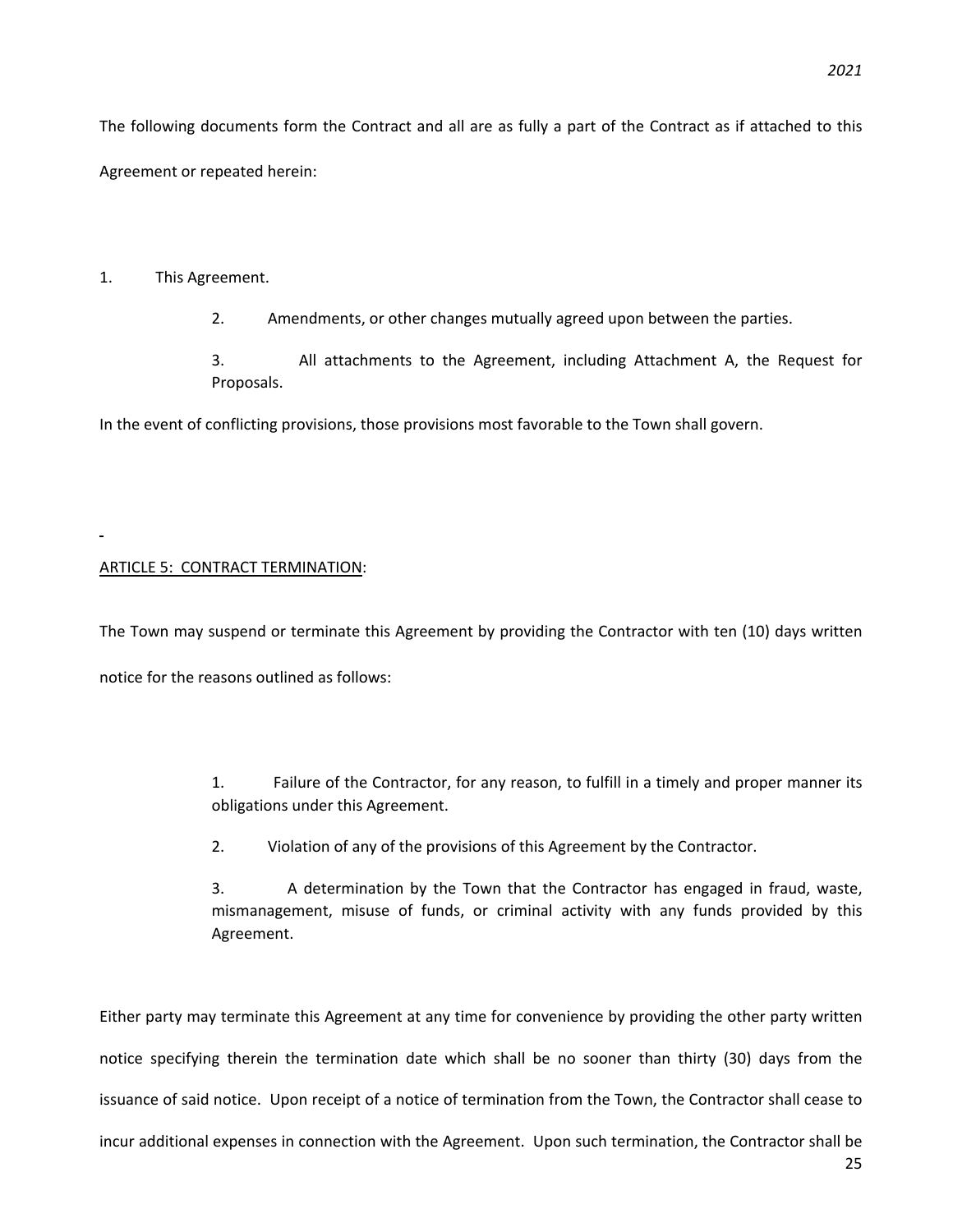entitled to compensation for all satisfactory work completed prior to the termination date as determined by the Town. Such payment shall not exceed the fair value of the services provided hereunder.

### ARTICLE 6: INDEMNIFICATION:

The Contractor shall defend, indemnify and hold harmless the Town and its officers, agents, and all employees from and against claims arising directly or indirectly from the contract. Contractor shall be solely responsible for all local taxes or contributions imposed or required under the Social Security, Workers' Compensation, and income tax laws. Further, the Contractor shall defend, indemnify and hold harmless the Town with respect to any damages, expenses, or claims arising from or in connection with any of the work performed or to be performed under this Agreement. This shall not be construed as a limitation of the Contractor's liability under the Agreement or as otherwise provided by law.

### ARTICLE 7: AVAILABILITY OF FUNDS:

The compensation provided by this Agreement is subject to the availability and appropriation of funds.

### ARTICLE 8: APPLICABLE LAW:

The Contractor agrees to comply with all applicable local, state and federal laws, regulations and orders relating to the completion of this Agreement. This Agreement shall be governed by and construed in accordance with the law of the Commonwealth of Massachusetts.

### ARTICLE 9: ASSIGNMENT:

The Contractor shall not make any assignment of this Agreement without the prior written approval of the Town.

### ARTICLE 10: AMENDMENTS: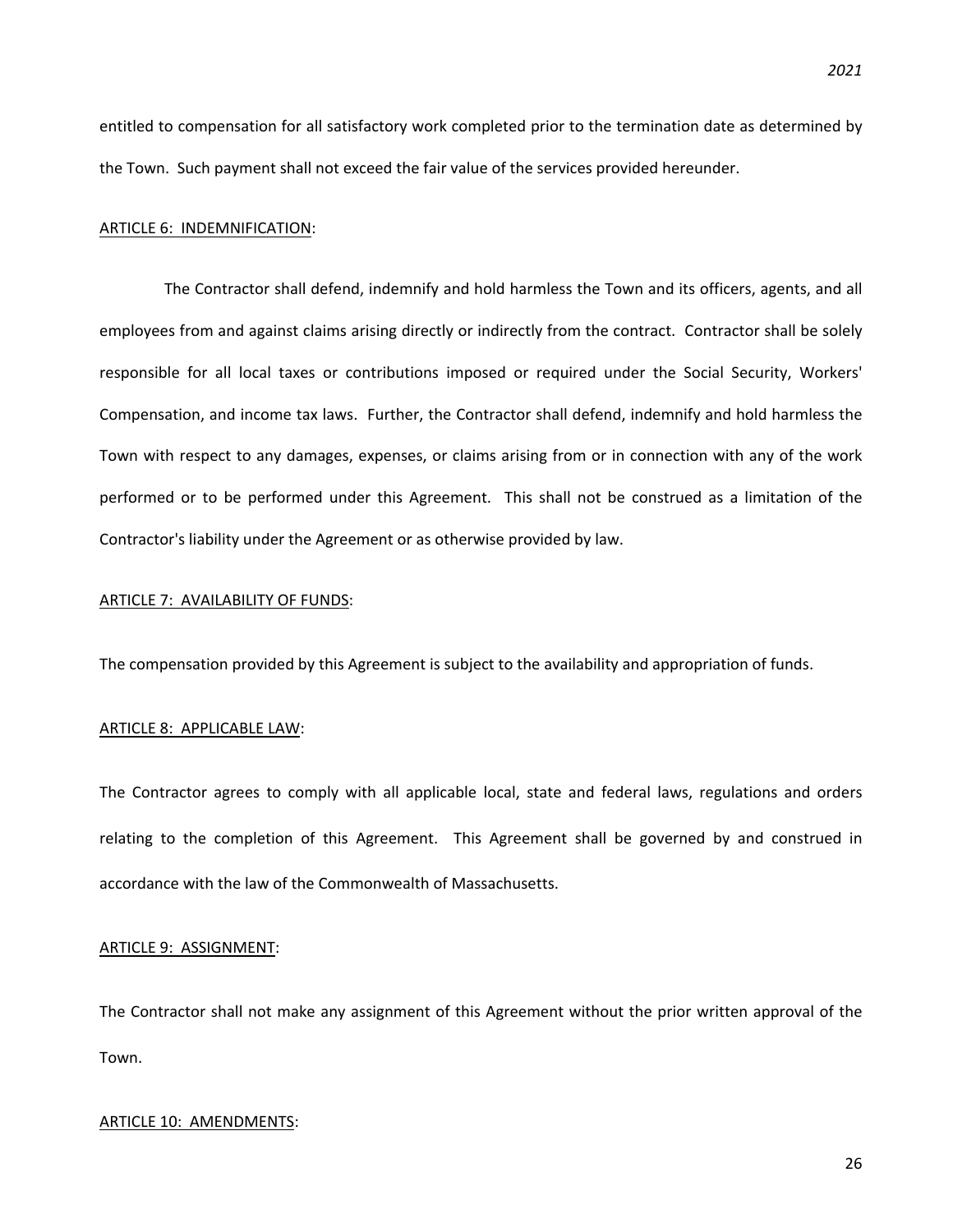All amendments or any changes to the provisions specified in this Contract can only occur when mutually agreed upon by the Town and Contractor. Further, such amendments or changes shall be in writing and signed by officials with authority to bind the Town. No amendment or change to the contract provisions shall be made until after the written execution of the amendment or change to the Contract by both parties.

### ARTICLE 11: INDEPENDENT CONTRACTOR:

The Contractor acknowledges and agrees that it is acting as an independent contractor for all work and services rendered pursuant to this Agreement and shall not be considered an employee or agent of the Town for any purpose.

### ARTICLE 12: INSURANCE:

The Contractor shall be responsible to the Town or any third party for any property damage or bodily injury caused by it, any of its subcontractors, employees or agents in the performance of, or as a result of, the work under this Agreement. The Contractor and any subcontractors used hereby certify that they are insured for workers' compensation, property damage, personal and product liability. The Contractor and any subcontractor it uses shall purchase, furnish copies of, and maintain in full force and effect insurance policies in the amounts here indicated.

### General Liability

| Bodily Injury Liability:         | \$1,000,000 per occurrence |
|----------------------------------|----------------------------|
| <b>Property Damage Liability</b> | \$500,000 per occurrence   |
| (or combined single limit)       | \$1,000,000 per occurrence |

### Automobile Liability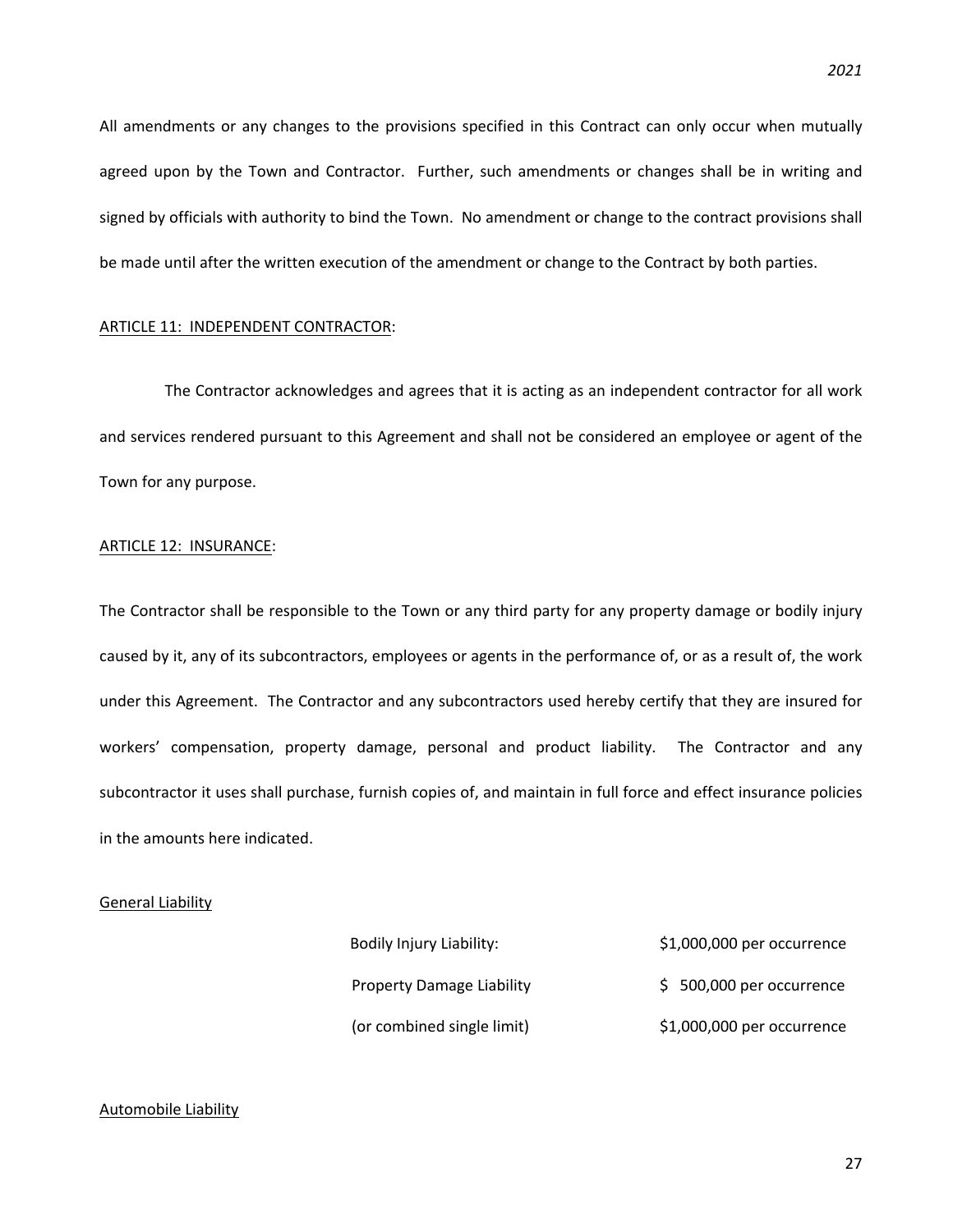| Bodily Injury Liability:         | \$1,000,000 per occurrence |
|----------------------------------|----------------------------|
| <b>Property Damage Liability</b> | $$500,000$ per occurrence  |
| (or combined single limit)       | \$1,000,000 per occurrence |

### Workers' Compensation Insurance

Coverage for all employees in accordance with Massachusetts General Laws

### Professional Liability Insurance

Minimum Coverage  $$1,000,000$  per occurrence

Prior to commencement of any work under this Agreement, the Contractor shall provide the Town with Certificates of Insurance which include the Town as an additional named insured and which include a thirty day notice of cancellation to the Town.

### ARTICLE 13: SEVERABILITY:

If any term or condition of this Agreement or any application thereof shall to any extent be held invalid, illegal or unenforceable by the court of competent jurisdiction, the validity, legality, and enforceability of the remaining terms and conditions of this Agreement shall not be deemed affected thereby unless one or both parties would be substantially or materially prejudiced.

### ARTICLE 14: ENTIRE AGREEMENT:

This Agreement, including all documents incorporated herein by reference, constitutes the entire integrated agreement between the parties with respect to the matters described. This Agreement supersedes all prior agreements, negotiations and representations, either written or oral, and it shall not be modified or amended except by a written document executed by the parties hereto.